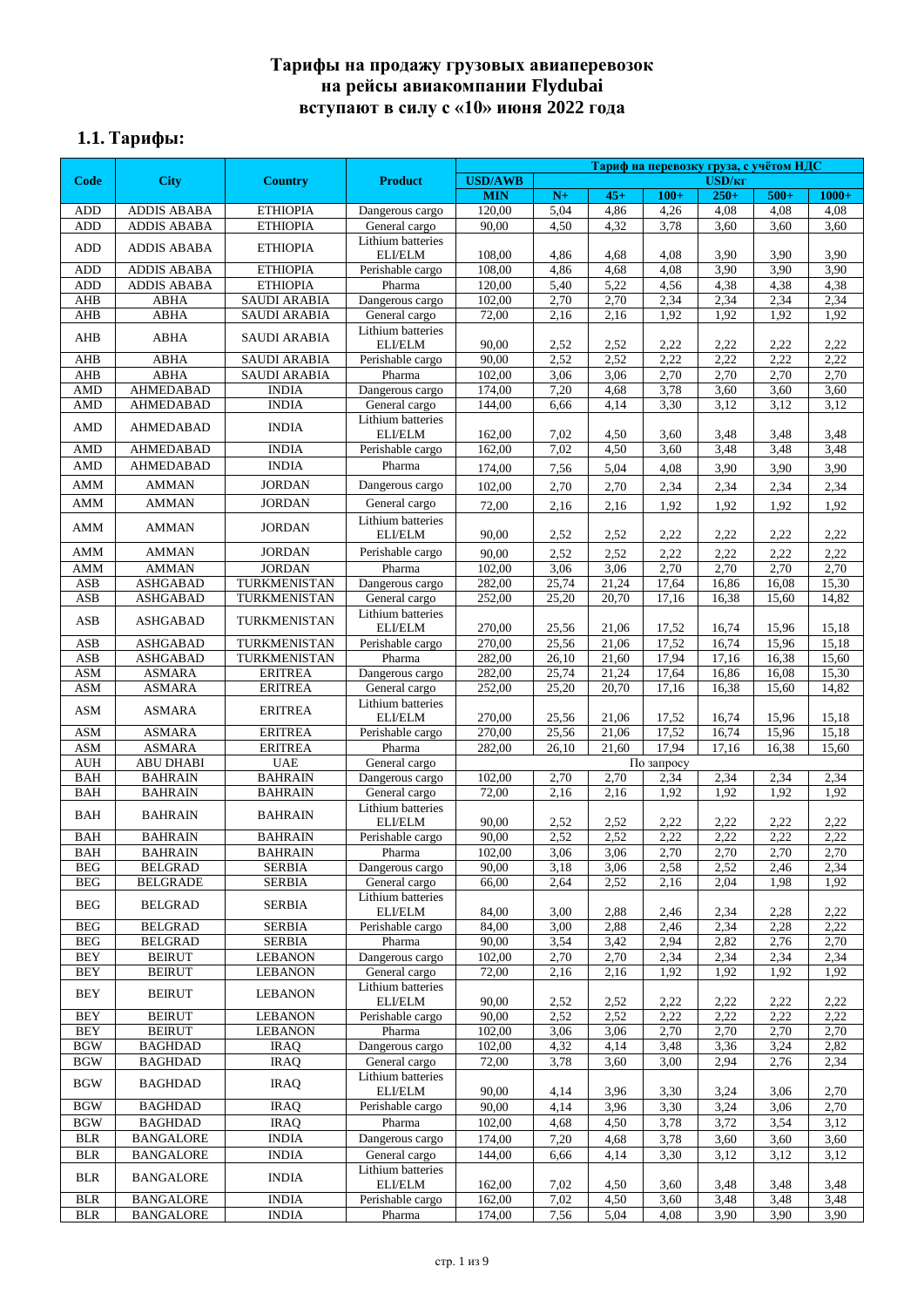|                             |                                |                            |                                    | Тариф на перевозку груза, с учётом НДС |              |              |              |                              |              |              |  |
|-----------------------------|--------------------------------|----------------------------|------------------------------------|----------------------------------------|--------------|--------------|--------------|------------------------------|--------------|--------------|--|
| Code                        | <b>City</b>                    | <b>Country</b>             | <b>Product</b>                     | <b>USD/AWB</b><br><b>MIN</b>           | $N+$         | $45+$        | $100+$       | USD/ <sub>KT</sub><br>$250+$ | $500+$       | $1000+$      |  |
| <b>BOM</b>                  | <b>MUMBAI</b>                  | <b>INDIA</b>               | Dangerous cargo                    | 174,00                                 | 7,20         | 4,68         | 3,78         | 3,60                         | 3,60         | 3,60         |  |
| <b>BOM</b>                  | <b>MUMBAI</b>                  | <b>INDIA</b>               | General cargo                      | 144,00                                 | 6,66         | 4,14         | 3,30         | 3,12                         | 3,12         | 3,12         |  |
| <b>BOM</b>                  | <b>MUMBAI</b>                  | <b>INDIA</b>               | Lithium batteries                  |                                        |              |              |              |                              |              |              |  |
|                             |                                | <b>INDIA</b>               | ELI/ELM                            | 162,00                                 | 7,02         | 4,50         | 3,60         | 3,48                         | 3,48         | 3,48         |  |
| <b>BOM</b><br><b>BOM</b>    | <b>MUMBAI</b><br><b>MUMBAI</b> | <b>INDIA</b>               | Perishable cargo<br>Pharma         | 162,00<br>174,00                       | 7,02<br>7,56 | 4,50<br>5,04 | 3,60<br>4,08 | 3,48<br>3,90                 | 3,48<br>3,90 | 3,48<br>3,90 |  |
| <b>BSR</b>                  | <b>BASRA</b>                   | <b>IRAQ</b>                | Dangerous cargo                    | 102,00                                 | 4,32         | 4,14         | 3,12         | 2,82                         | 2,82         | 2,82         |  |
| <b>BSR</b>                  | <b>BASRA</b>                   | <b>IRAQ</b>                | General cargo                      | 72,00                                  | 3,78         | 3,60         | 2,70         | 2,34                         | 2,34         | 2,34         |  |
| <b>BSR</b>                  | <b>BASRA</b>                   | <b>IRAQ</b>                | Lithium batteries                  |                                        |              |              |              |                              |              |              |  |
|                             | <b>BASRA</b>                   |                            | ELI/ELM                            | 90,00                                  | 4,14         | 3,96         | 3,00         | 2,70                         | 2,70         | 2,70<br>2,70 |  |
| <b>BSR</b><br><b>BSR</b>    | <b>BASRA</b>                   | <b>IRAO</b><br><b>IRAQ</b> | Perishable cargo<br>Pharma         | 90,00<br>102,00                        | 4,14<br>4,68 | 3,96<br>4,50 | 3,00<br>3,48 | 2,70<br>3,12                 | 2,70<br>3,12 | 3,12         |  |
| <b>BUD</b>                  | <b>BUDAPEST</b>                | <b>HUNGARY</b>             | Dangerous cargo                    | 90,00                                  | 3,18         | 3,06         | 2,58         | 2,52                         | 2,46         | 2,34         |  |
| $\rm BUD$                   | <b>BUDAPEST</b>                | <b>HUNGARY</b>             | General cargo                      | 66,00                                  | 2,64         | 2,52         | 2,16         | 2,04                         | 1,98         | 1,92         |  |
| <b>BUD</b>                  | <b>BUDAPEST</b>                | <b>HUNGARY</b>             | Lithium batteries                  |                                        |              |              |              |                              |              |              |  |
| <b>BUD</b>                  | <b>BUDAPEST</b>                | <b>HUNGARY</b>             | <b>ELI/ELM</b><br>Perishable cargo | 84,00<br>84,00                         | 3,00<br>3,00 | 2,88<br>2,88 | 2,46<br>2,46 | 2,34<br>2,34                 | 2,28<br>2,28 | 2,22<br>2,22 |  |
| <b>BUD</b>                  | <b>BUDAPEST</b>                | <b>HUNGARY</b>             | Pharma                             | 90,00                                  | 3,54         | 3,42         | 2,94         | 2,82                         | 2,76         | 2,70         |  |
| <b>CCJ</b>                  | <b>KOZHIKODE</b>               | <b>INDIA</b>               | Dangerous cargo                    | 174,00                                 | 7,20         | 4,68         | 3,78         | 3,60                         | 3,60         | 3,60         |  |
| <b>CCJ</b>                  | <b>KARIPUR</b>                 | <b>INDIA</b>               | General cargo                      | 144,00                                 | 6,66         | 4,14         | 3,30         | 3,12                         | 3,12         | 3,12         |  |
| $\ensuremath{\text{CCJ}}$   | <b>KOZHIKODE</b>               | <b>INDIA</b>               | Lithium batteries                  |                                        |              |              |              |                              |              |              |  |
| <b>CCJ</b>                  | <b>KOZHIKODE</b>               | <b>INDIA</b>               | ELI/ELM                            | 162,00<br>162,00                       | 7,02<br>7,02 | 4,50<br>4,50 | 3,60<br>3,60 | 3,48<br>3,48                 | 3,48<br>3,48 | 3,48<br>3,48 |  |
| <b>CCJ</b>                  | <b>KOZHIKODE</b>               | <b>INDIA</b>               | Perishable cargo<br>Pharma         | 174,00                                 | 7,56         | 5,04         | 4,08         | 3,90                         | 3,90         | 3,90         |  |
| CCU                         | <b>CALCUTTA</b>                | <b>INDIA</b>               | Dangerous cargo                    | 174,00                                 | 7,20         | 4,68         | 3,78         | 3,60                         | 3,60         | 3,60         |  |
| CCU                         | <b>CALCUTTA</b>                | <b>INDIA</b>               | General cargo                      | 144,00                                 | 6,66         | 4,14         | 3,30         | 3,12                         | 3,12         | 3,12         |  |
| <b>CCU</b>                  | <b>CALCUTTA</b>                | <b>INDIA</b>               | Lithium batteries                  |                                        |              |              |              |                              |              |              |  |
| <b>CCU</b>                  | <b>CALCUTTA</b>                | <b>INDIA</b>               | ELI/ELM<br>Perishable cargo        | 162,00<br>162,00                       | 7,02<br>7,02 | 4,50<br>4,50 | 3,60<br>3,60 | 3,48<br>3,48                 | 3,48<br>3,48 | 3,48<br>3,48 |  |
| <b>CCU</b>                  | <b>CALCUTTA</b>                | <b>INDIA</b>               | Pharma                             | 174,00                                 | 7,56         | 5,04         | 4,08         | 3,90                         | 3,90         | 3,90         |  |
| CGP                         | <b>CHITTAGONG</b>              | <b>BANGLADESH</b>          | Dangerous cargo                    | 90,00                                  | 3,18         | 3,06         | 2,58         | 2,52                         | 2,46         | 2,34         |  |
| CGP                         | CHITTAGONG                     | <b>BANGLADESH</b>          | General cargo                      | 66,00                                  | 2,64         | 2,52         | 2,16         | 2,04                         | 1,98         | 1,92         |  |
| CGP                         | <b>CHITTAGONG</b>              | <b>BANGLADESH</b>          | Lithium batteries                  |                                        |              |              |              |                              |              |              |  |
| CGP                         | <b>CHITTAGONG</b>              | <b>BANGLADESH</b>          | ELI/ELM<br>Perishable cargo        | 84,00<br>84,00                         | 3,00<br>3,00 | 2,88<br>2,88 | 2,46<br>2,46 | 2,34<br>2,34                 | 2,28<br>2,28 | 2,22<br>2,22 |  |
| CGP                         | <b>CHITTAGONG</b>              | <b>BANGLADESH</b>          | Pharma                             | 90,00                                  | 3,54         | 3,42         | 2,94         | 2,82                         | 2,76         | 2,70         |  |
| $\ensuremath{\mathrm{CMB}}$ | <b>COLOMBO</b>                 | <b>SRI LANKA</b>           | Dangerous cargo                    | 90,00                                  | 3,78         | 3,06         | 2,34         | 2,34                         | 2,34         | 2,34         |  |
| $\ensuremath{\mathrm{CMB}}$ | COLOMBO                        | <b>SRI LANCA</b>           | General cargo                      | 66,00                                  | 3,24         | 2,52         | 1,92         | 1,92                         | 1,92         | 1,92         |  |
| CMB                         | <b>COLOMBO</b>                 | SRI LANKA                  | Lithium batteries                  |                                        |              |              |              |                              |              |              |  |
| $\ensuremath{\mathrm{CMB}}$ | COLOMBO                        | <b>SRI LANKA</b>           | ELI/ELM<br>Perishable cargo        | 84,00<br>84,00                         | 3,60<br>3,60 | 2,88<br>2,88 | 2,22<br>2,22 | 2,22<br>2,22                 | 2,22<br>2,22 | 2,22<br>2,22 |  |
| CMB                         | COLOMBO                        | <b>SRI LANKA</b>           | Pharma                             | 90,00                                  | 4,14         | 3.42         | 2,70         | 2,70                         | 2,70         | 2,70         |  |
| <b>COK</b>                  | <b>COCHIN</b>                  | <b>INDIA</b>               | Dangerous cargo                    | 174,00                                 | 7,20         | 4,68         | 3,78         | 3,60                         | 3,60         | 3,60         |  |
| COK                         | <b>COCHIN</b>                  | <b>INDIA</b>               | General cargo                      | 144,00                                 | 6,66         | 4,14         | 3,30         | 3,12                         | 3,12         | 3,12         |  |
| COK                         | <b>COCHIN</b>                  | <b>INDIA</b>               | Lithium batteries<br>ELI/ELM       | 162,00                                 | 7,02         |              |              |                              |              |              |  |
| $\overline{\text{COK}}$     | <b>COCHIN</b>                  | <b>INDIA</b>               | Perishable cargo                   | 162,00                                 | 7,02         | 4,50<br>4,50 | 3,60<br>3,60 | 3,48<br>3,48                 | 3,48<br>3,48 | 3,48<br>3,48 |  |
| COK                         | <b>COCHIN</b>                  | <b>INDIA</b>               | Pharma                             | 174,00                                 | 7,56         | 5,04         | 4,08         | 3,90                         | 3,90         | 3,90         |  |
| <b>CTA</b>                  | <b>CATANIA</b>                 | <b>ITALY</b>               | Dangerous cargo                    | 90,00                                  | 3,18         | 3,06         | 2,58         | 2,52                         | 2,46         | 2,34         |  |
| <b>CTA</b>                  | <b>CATANIA</b>                 | <b>ITALY</b>               | General cargo                      | 66,00                                  | 2,64         | 2,52         | 2,16         | 2,04                         | 1,98         | 1,92         |  |
| CTA                         | <b>CATANIA</b>                 | <b>ITALY</b>               | Lithium batteries<br>ELI/ELM       | 84,00                                  |              |              |              |                              |              |              |  |
| $\operatorname{CTA}$        | <b>CATANIA</b>                 | <b>ITALY</b>               | Perishable cargo                   | 84,00                                  | 3,00<br>3,00 | 2,88<br>2,88 | 2,46<br>2,46 | 2,34<br>2,34                 | 2,28<br>2,28 | 2,22<br>2,22 |  |
| <b>CTA</b>                  | <b>CATANIA</b>                 | <b>ITALY</b>               | Pharma                             | 90,00                                  | 3,54         | 3,42         | 2,94         | 2,82                         | 2,76         | 2,70         |  |
| <b>DAC</b>                  | <b>DHAKA</b>                   | <b>BANGLADESH</b>          | Dangerous cargo                    | 90,00                                  | 3,18         | 3,06         | 2,58         | 2,52                         | 2,46         | 2,34         |  |
| <b>DAC</b>                  | DHAKA                          | <b>BANGLADESH</b>          | General cargo                      | 66,00                                  | 2,64         | 2,52         | 2,16         | 2,04                         | 1,98         | 1,92         |  |
| DAC                         | <b>DHAKA</b>                   | <b>BANGLADESH</b>          | Lithium batteries<br>ELI/ELM       | 84,00                                  | 3,00         | 2,88         | 2,46         | 2,34                         | 2,28         | 2,22         |  |
| <b>DAC</b>                  | <b>DHAKA</b>                   | <b>BANGLADESH</b>          | Perishable cargo                   | 84,00                                  | 3,00         | 2,88         | 2,46         | 2,34                         | 2,28         | 2,22         |  |
| <b>DAC</b>                  | <b>DHAKA</b>                   | <b>BANGLADESH</b>          | Pharma                             | 90,00                                  | 3,54         | 3,42         | 2,94         | 2,82                         | 2,76         | 2,70         |  |
| <b>DAR</b>                  | DAR ES                         | <b>TANZANIA</b>            | Dangerous cargo                    |                                        |              |              |              |                              |              |              |  |
|                             | SALAAM                         |                            |                                    | 120,00                                 | 4,86         | 4,80         | 4,08         | 3,60                         | 3,48         | 3,30         |  |
| <b>DAR</b>                  | DAR ES<br>SALAAM               | <b>TANZANIA</b>            | General cargo                      | 90,00                                  | 4,32         | 4,26         | 3,60         | 3,12                         | 3,00         | 2,82         |  |
|                             | DAR ES                         |                            | Lithium batteries                  |                                        |              |              |              |                              |              |              |  |
| <b>DAR</b>                  | <b>SALAAM</b>                  | <b>TANZANIA</b>            | ELI/ELM                            | 108,00                                 | 4,68         | 4,62         | 3,90         | 3,48                         | 3,30         | 3,12         |  |
| DAR                         | DAR ES                         | <b>TANZANIA</b>            | Perishable cargo                   |                                        |              |              |              |                              |              |              |  |
|                             | SALAAM<br>DAR ES               |                            |                                    | 108,00                                 | 4,68         | 4,62         | 3,90         | 3,48                         | 3,30         | 3,12         |  |
| DAR                         | <b>SALAAM</b>                  | <b>TANZANIA</b>            | Pharma                             | 120,00                                 | 5,22         | 5,16         | 4,38         | 3,90                         | 3,78         | 3,60         |  |
| DEL                         | DELHI                          | <b>INDIA</b>               | Dangerous cargo                    | 174,00                                 | 7,20         | 4,68         | 3,78         | 3,60                         | 3,60         | 3,60         |  |
| <b>DEL</b>                  | DELHI                          | <b>INDIA</b>               | General cargo                      | 144,00                                 | 6,66         | 4,14         | 3,30         | 3,12                         | 3,12         | 3,12         |  |
| DEL                         | <b>DELHI</b>                   | <b>INDIA</b>               | Lithium batteries<br>ELI/ELM       |                                        |              |              |              |                              |              |              |  |
| $\rm{DEL}$                  | DELHI                          | <b>INDIA</b>               | Perishable cargo                   | 162,00<br>162,00                       | 7,02<br>7,02 | 4,50<br>4,50 | 3,60<br>3,60 | 3,48<br>3,48                 | 3,48<br>3,48 | 3,48<br>3,48 |  |
| <b>DEL</b>                  | DELHI                          | <b>INDIA</b>               | Pharma                             | 174,00                                 | 7,56         | 5,04         | 4,08         | 3,90                         | 3,90         | 3,90         |  |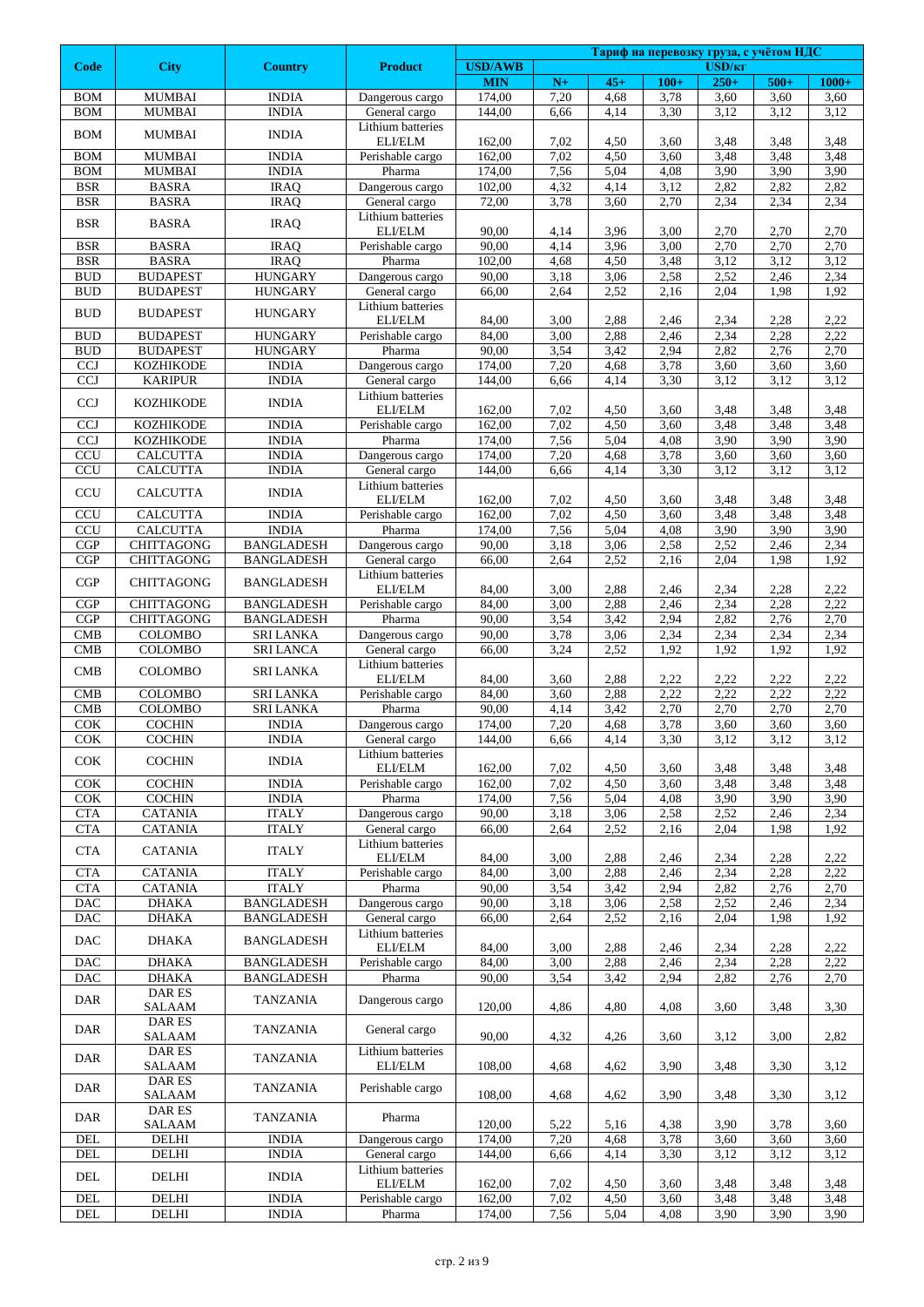|                          |                                   |                                    |                                    |                      |               |               | Тариф на перевозку груза, с учётом НДС |                    |                |                 |  |
|--------------------------|-----------------------------------|------------------------------------|------------------------------------|----------------------|---------------|---------------|----------------------------------------|--------------------|----------------|-----------------|--|
| <b>Code</b>              | <b>City</b>                       | <b>Country</b>                     | <b>Product</b>                     | <b>USD/AWB</b>       |               |               |                                        | USD/ <sub>KT</sub> |                |                 |  |
| <b>DMM</b>               | <b>DAMMAM</b>                     | <b>SAUDI ARABIA</b>                | Dangerous cargo                    | <b>MIN</b><br>102,00 | $N+$<br>2,70  | $45+$<br>2,70 | $100+$<br>2,34                         | $250+$<br>2,34     | $500+$<br>2,34 | $1000+$<br>2,34 |  |
| <b>DMM</b>               | <b>DAMMAM</b>                     | <b>SAUDI ARABIA</b>                | General cargo                      | 72,00                | 2,16          | 2,16          | 1,92                                   | 1,92               | 1,92           | 1,92            |  |
| <b>DMM</b>               | <b>DAMMAM</b>                     | <b>SAUDI ARABIA</b>                | Lithium batteries                  |                      |               |               |                                        |                    |                |                 |  |
|                          |                                   |                                    | ELI/ELM                            | 90,00                | 2,52          | 2,52          | 2,22                                   | 2,22               | 2,22           | 2,22            |  |
| <b>DMM</b>               | <b>DAMMAM</b>                     | <b>SAUDI ARABIA</b>                | Perishable cargo                   | 90,00                | 2,52          | 2,52          | 2,22                                   | 2,22               | 2,22           | 2,22            |  |
| <b>DMM</b><br><b>DOH</b> | <b>DAMMAM</b><br><b>DOHA</b>      | <b>SAUDI ARABIA</b><br>QATAR       | Pharma<br>Dangerous cargo          | 102,00<br>102,00     | 3,06<br>2,70  | 3,06<br>2,70  | 2,70<br>2,34                           | 2,70<br>2,34       | 2,70<br>2,34   | 2,70<br>2,34    |  |
| <b>DOH</b>               | <b>DOHA</b>                       | QATAR                              | General cargo                      | 72,00                | 2,16          | 2,16          | 1,92                                   | 1,92               | 1,92           | 1,92            |  |
|                          |                                   |                                    | Lithium batteries                  |                      |               |               |                                        |                    |                |                 |  |
| <b>DOH</b>               | <b>DOHA</b>                       | QATAR                              | ELI/ELM                            | 90,00                | 2,52          | 2,52          | 2,22                                   | 2,22               | 2,22           | 2,22            |  |
| <b>DOH</b>               | <b>DOHA</b>                       | QATAR                              | Perishable cargo                   | 90,00                | 2,52          | 2,52          | 2,22                                   | 2,22               | 2,22           | 2,22            |  |
| <b>DOH</b>               | <b>DOHA</b>                       | QATAR                              | Pharma                             | 102,00               | 3,06          | 3,06          | 2,70                                   | 2,70               | 2,70           | 2,70            |  |
| <b>DWC</b><br><b>DXB</b> | <b>DUBAI</b><br><b>DUBAI</b>      | <b>UAE</b><br><b>UAE</b>           | General cargo<br>Dangerous cargo   | 66,00                | 1,98          | 1,98          | $\overline{\text{To}}$ запросу<br>1,74 | 1,74               | 1,74           | 1,74            |  |
| <b>DXB</b>               | <b>DUBAI</b>                      | <b>UAE</b>                         | General cargo                      | 72,00                | 1,80          | 1,80          | 1,56                                   | 1,56               | 1,56           | 1,56            |  |
| <b>DXB</b>               | <b>DUBAI</b>                      | <b>UAE</b>                         | Lithium batteries                  |                      |               |               |                                        |                    |                |                 |  |
|                          |                                   |                                    | ELI/ELM                            | 54,00                | 1,80          | 1,80          | 1,56                                   | 1,56               | 1,56           | 1,56            |  |
| <b>DXB</b><br><b>DXB</b> | <b>DUBAI</b><br><b>DUBAI</b>      | <b>UAE</b><br><b>UAE</b>           | Perishable cargo<br>Pharma         | 54,00                | 1,80<br>2,34  | 1,80<br>2,34  | 1,56<br>2,04                           | 1,56<br>2,04       | 1,56<br>2,04   | 1,56<br>2,04    |  |
| <b>DYU</b>               | <b>DUSHANBE</b>                   | <b>TAJIKISTAN</b>                  | Dangerous cargo                    | 66,00<br>282,00      | 25,74         | 21,24         | 17,64                                  | 16,86              | 16,08          | 15,30           |  |
| <b>DYU</b>               | <b>DUSHANBE</b>                   | <b>TAJIKISTAN</b>                  | General cargo                      | 252,00               | 25,20         | 20,70         | 17,16                                  | 16,38              | 15,60          | 14,82           |  |
| <b>DYU</b>               | <b>DUSHANBE</b>                   | <b>TAJIKISTAN</b>                  | Lithium batteries                  |                      |               |               |                                        |                    |                |                 |  |
|                          |                                   |                                    | ELI/ELM                            | 270,00               | 25,56         | 21,06         | 17,52                                  | 16,74              | 15,96          | 15,18           |  |
| <b>DYU</b>               | <b>DUSHANBE</b>                   | <b>TAJIKISTAN</b>                  | Perishable cargo                   | 270,00               | 25,56         | 21,06         | 17,52                                  | 16,74              | 15,96          | 15,18           |  |
| <b>DYU</b><br>EBB        | <b>DUSHANBE</b><br><b>ENTEBBE</b> | <b>TAJIKISTAN</b><br><b>UGANDA</b> | Pharma<br>Dangerous cargo          | 282,00<br>120.00     | 26,10<br>5,34 | 21,60<br>5,34 | 17,94<br>4,38                          | 17,16<br>4,26      | 16,38<br>4,14  | 15,60<br>4,02   |  |
| <b>EBB</b>               | <b>ENTEBBE</b>                    | <b>UGANDA</b>                      | General cargo                      | 90,00                | 4,80          | 4,80          | 3,90                                   | 3,78               | 3,72           | 3,54            |  |
|                          |                                   |                                    | Lithium batteries                  |                      |               |               |                                        |                    |                |                 |  |
| EBB                      | <b>ENTEBBE</b>                    | <b>UGANDA</b>                      | ELI/ELM                            | 108,00               | 5,16          | 5,16          | 4,26                                   | 4,08               | 4,02           | 3,84            |  |
| <b>EBB</b>               | <b>ENTEBBE</b>                    | <b>UGANDA</b>                      | Perishable cargo                   | 108,00               | 5,16          | 5,16          | 4,26                                   | 4,08               | 4,02           | 3,84            |  |
| <b>EBB</b>               | <b>ENTEBBE</b>                    | <b>UGANDA</b>                      | Pharma                             | 120,00               | 5,70          | 5,70          | 4,68                                   | 4,56               | 4,50           | 4,32            |  |
| <b>EBL</b>               | <b>ERBIL</b>                      | <b>IRAQ</b>                        | Dangerous cargo                    | 102,00               | 4,32          | 4,14          | 3,12                                   | 2,82               | 2,82           | 2,82            |  |
| <b>EBL</b>               | <b>ERBIL</b>                      | <b>IRAQ</b>                        | General cargo<br>Lithium batteries | 72,00                | 3,78          | 3,60          | 2,70                                   | 2,34               | 2,34           | 2,34            |  |
| $\operatorname{EBL}$     | <b>ERBIL</b>                      | <b>IRAQ</b>                        | ELI/ELM                            | 90,00                | 4,14          | 3,96          | 3,00                                   | 2,70               | 2,70           | 2,70            |  |
| <b>EBL</b>               | <b>ERBIL</b>                      | <b>IRAQ</b>                        | Perishable cargo                   | 90,00                | 4,14          | 3,96          | 3,00                                   | 2,70               | 2,70           | 2,70            |  |
| $\operatorname{EBL}$     | <b>ERBIL</b>                      | <b>IRAQ</b>                        | Pharma                             | 102,00               | 4,68          | 4,50          | 3,48                                   | 3,12               | 3,12           | 3,12            |  |
| <b>ELQ</b>               | <b>GASSIM</b>                     | <b>SAUDI ARABIA</b>                | Dangerous cargo                    | 102,00               | 2,70          | 2,70          | 2,34                                   | 2,34               | 2,34           | 2,34            |  |
| <b>ELQ</b>               | GASSIM                            | <b>SAUDI ARABIA</b>                | General cargo                      | 72,00                | 2,16          | 2,16          | 1,92                                   | 1,92               | 1,92           | 1,92            |  |
| <b>ELQ</b>               | GASSIM                            | <b>SAUDI ARABIA</b>                | Lithium batteries<br>ELI/ELM       | 90,00                | 2,52          | 2,52          | 2,22                                   | 2,22               | 2,22           | 2,22            |  |
| <b>ELQ</b>               | <b>GASSIM</b>                     | <b>SAUDI ARABIA</b>                | Perishable cargo                   | 90,00                | 2,52          | 2,52          | 2,22                                   | 2,22               | 2,22           | 2,22            |  |
| <b>ELQ</b>               | GASSIM                            | <b>SAUDI ARABIA</b>                | Pharma                             | 102,00               | 3,06          | 3,06          | 2,70                                   | 2,70               | 2,70           | 2,70            |  |
| <b>FRU</b>               | <b>BISHKEK</b>                    | <b>KYRGYZSTAN</b>                  | Dangerous cargo                    | 90,00                | 3,18          | 3,06          | 2,58                                   | 2,52               | 2,46           | 2,34            |  |
| <b>FRU</b>               | <b>BISHKEK</b>                    | <b>KYRGYZSTAN</b>                  | General cargo                      | 66,00                | 2,64          | 2,52          | 2,16                                   | 2,04               | 1.98           | 1,92            |  |
| <b>FRU</b>               | <b>BISHKEK</b>                    | <b>KYRGYZSTAN</b>                  | Lithium batteries                  |                      |               |               |                                        |                    |                |                 |  |
| <b>FRU</b>               | <b>BISHKEK</b>                    | <b>KYRGYZSTAN</b>                  | ELI/ELM<br>Perishable cargo        | 84,00<br>84,00       | 3,00<br>3,00  | 2,88<br>2,88  | 2,46<br>2,46                           | 2,34<br>2,34       | 2,28<br>2,28   | 2,22<br>2,22    |  |
| <b>FRU</b>               | <b>BISHKEK</b>                    | <b>KYRGYZSTAN</b>                  | Pharma                             | 90,00                | 3,54          | 3,42          | 2,94                                   | 2,82               | 2,76           | 2,70            |  |
| <b>GYD</b>               | <b>BAKU</b>                       | <b>AZERBAJAN</b>                   | General cargo                      | 66,00                | 2,64          | 2,52          | 2,16                                   | 2,04               | 1,98           | 1,92            |  |
|                          |                                   |                                    | Lithium batteries                  |                      |               |               |                                        |                    |                |                 |  |
| <b>GYD</b>               | <b>BAKU</b>                       | <b>AZERBAIJAN</b>                  | ELI/ELM                            | 84,00                | 3,00          | 2,88          | 2,46                                   | 2,34               | 2,28           | 2,22            |  |
| <b>GYD</b>               | <b>BAKU</b>                       | <b>AZERBAIJAN</b>                  | Perishable cargo                   | 84,00                | 3,00          | 2,88          | 2,46                                   | 2,34               | 2,28           | 2,22            |  |
| <b>GYD</b><br>HBE        | <b>BAKU</b><br><b>ALEXANDRIA</b>  | <b>AZERBAIJAN</b><br><b>EGYPT</b>  | Pharma                             | 90,00                | 3,54          | 3,42          | 2,94                                   | 2,82               | 2,76           | 2,70            |  |
| <b>HBE</b>               | <b>ALEXANDRIA</b>                 | <b>EGYPT</b>                       | Dangerous cargo<br>General cargo   | 102,00<br>72,00      | 3,60<br>3,06  | 3,60<br>3,06  | 3,00<br>2,52                           | 3,00<br>2,52       | 2,94<br>2,46   | 2,76<br>2,28    |  |
|                          |                                   |                                    | Lithium batteries                  |                      |               |               |                                        |                    |                |                 |  |
| HBE                      | ALEXANDRIA                        | <b>EGYPT</b>                       | ELI/ELM                            | 90,00                | 3,42          | 3,42          | 2,82                                   | 2,82               | 2,76           | 2,58            |  |
| <b>HBE</b>               | <b>ALEXANDRIA</b>                 | <b>EGYPT</b>                       | Perishable cargo                   | 90,00                | 3,42          | 3,42          | 2,82                                   | 2,82               | 2,76           | 2,58            |  |
| <b>HBE</b>               | <b>ALEXANDRIA</b>                 | <b>EGYPT</b>                       | Pharma                             | 102,00               | 3,96          | 3,96          | 3,30                                   | 3,30               | 3,24           | 3,06            |  |
| HGA                      | <b>HARGESIA</b>                   | SOMALILAND                         | Dangerous cargo                    | 282,00               | 25,74         | 21,24         | 17,64                                  | 16,86              | 16,08          | 15,30           |  |
| HGA                      | <b>HARGESIA</b>                   | SOMALILAND                         | General cargo<br>Lithium batteries | 252,00               | 25,20         | 20,70         | 17,16                                  | 16,38              | 15,60          | 14,82           |  |
| <b>HGA</b>               | <b>HARGESIA</b>                   | SOMALILAND                         | ELI/ELM                            | 270,00               | 25,56         | 21,06         | 17,52                                  | 16,74              | 15,96          | 15,18           |  |
| <b>HGA</b>               | <b>HARGESIA</b>                   | SOMALILAND                         | Perishable cargo                   | 270,00               | 25,56         | 21,06         | 17,52                                  | 16,74              | 15,96          | 15,18           |  |
| HGA                      | <b>HARGESIA</b>                   | SOMALILAND                         | Pharma                             | 282,00               | 26,10         | 21,60         | 17,94                                  | 17,16              | 16,38          | 15,60           |  |
| HYD                      | <b>HYDERABAD</b>                  | <b>INDIA</b>                       | Dangerous cargo                    | 174,00               | 7,20          | 4,68          | 3,78                                   | 3,60               | 3,60           | 3,60            |  |
| <b>HYD</b>               | <b>HYDERABAD</b>                  | <b>INDIA</b>                       | General cargo                      | 144,00               | 6,66          | 4,14          | 3,30                                   | 3,12               | 3,12           | 3,12            |  |
| <b>HYD</b>               | <b>HYDERABAD</b>                  | <b>INDIA</b>                       | Lithium batteries                  |                      |               |               |                                        |                    |                |                 |  |
| <b>HYD</b>               | <b>HYDERABAD</b>                  | <b>INDIA</b>                       | ELI/ELM<br>Perishable cargo        | 162,00<br>162,00     | 7,02<br>7,02  | 4,50<br>4,50  | 3,60<br>3,60                           | 3,48<br>3,48       | 3,48<br>3,48   | 3,48<br>3,48    |  |
| <b>HYD</b>               | <b>HYDERABAD</b>                  | <b>INDIA</b>                       | Pharma                             | 174,00               | 7,56          | 5,04          | 4,08                                   | 3,90               | 3,90           | 3,90            |  |
| <b>IFN</b>               | <b>ISFAHAN</b>                    | <b>IRAN</b>                        | Dangerous cargo                    | 102,00               | 4,32          | 4,14          | 3,12                                   | 2,82               | 2,82           | 2,82            |  |
| $\text{IFN}\xspace$      | <b>ISFAHAN</b>                    | <b>IRAN</b>                        | General cargo                      | 72,00                | 3,78          | 3,60          | 2,70                                   | 2,34               | 2,34           | 2,34            |  |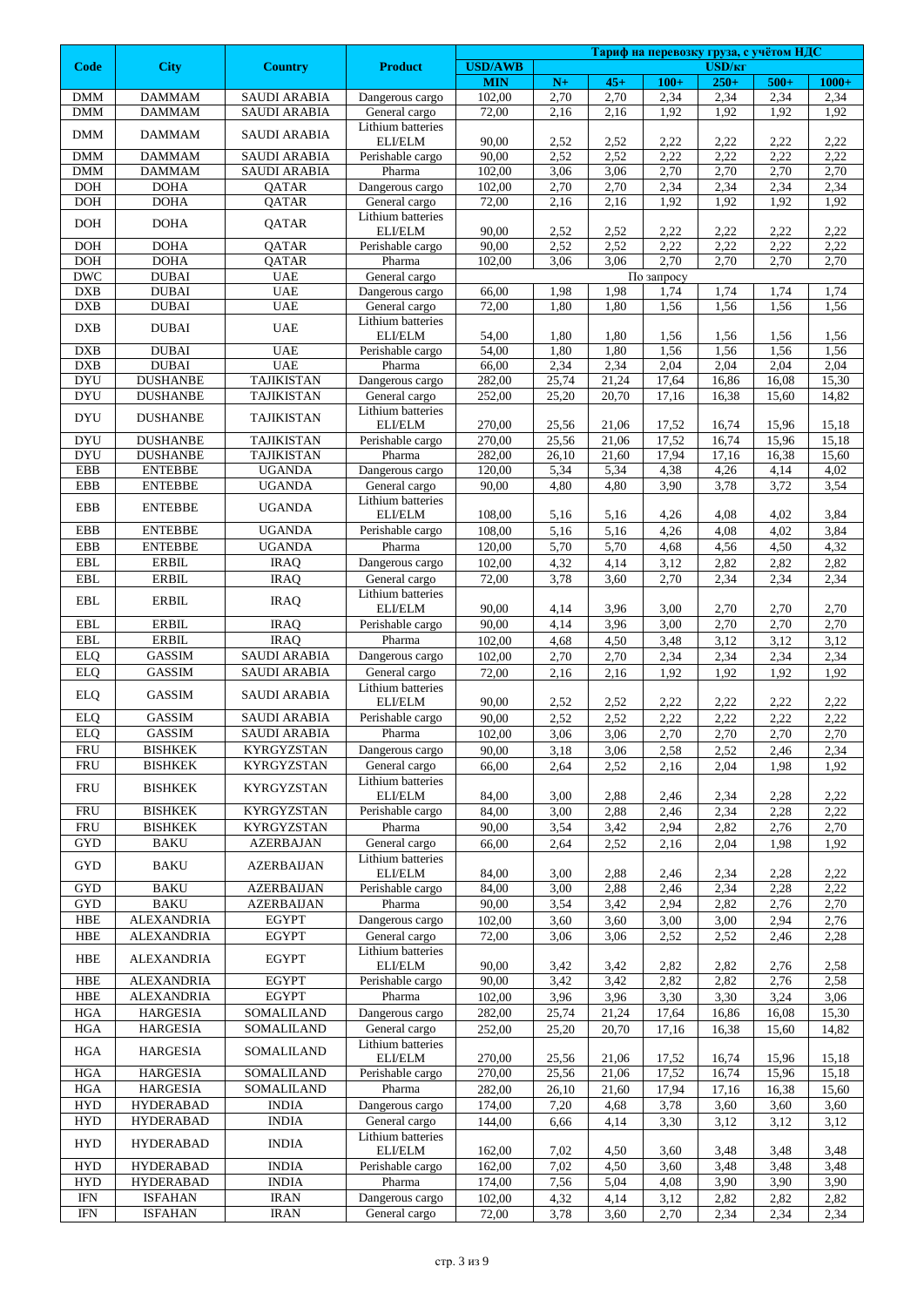|                                  |                                  |                                        |                                               |                              |               |               |                          | Тариф на перевозку груза, с учётом НДС |              |              |  |  |
|----------------------------------|----------------------------------|----------------------------------------|-----------------------------------------------|------------------------------|---------------|---------------|--------------------------|----------------------------------------|--------------|--------------|--|--|
| <b>Code</b>                      | <b>City</b>                      | <b>Country</b>                         | <b>Product</b>                                | <b>USD/AWB</b><br><b>MIN</b> | $\mathbf{N}+$ | $45+$         | $100+$                   | USD/ <sub>KF</sub><br>$250+$           | $500+$       | $1000+$      |  |  |
| <b>IFN</b>                       | <b>ISFAHAN</b>                   | <b>IRAN</b>                            | Lithium batteries                             |                              |               |               |                          |                                        |              |              |  |  |
|                                  |                                  |                                        | ELI/ELM                                       | 90,00                        | 4,14          | 3,96          | 3,00                     | 2,70                                   | 2,70         | 2,70         |  |  |
| <b>IFN</b><br><b>IFN</b>         | <b>ISFAHAN</b><br><b>ISFAHAN</b> | <b>IRAN</b><br><b>IRAN</b>             | Perishable cargo<br>Pharma                    | 90,00<br>102,00              | 4,14<br>4,68  | 3,96<br>4,50  | 3,00<br>3,48             | 2,70<br>3,12                           | 2,70<br>3,12 | 2,70<br>3,12 |  |  |
| IKA                              | <b>TEHRAN</b>                    | <b>IRAN</b>                            | Dangerous cargo                               | 102,00                       | 4,32          | 4,14          | 3,12                     | 2,82                                   | 2,82         | 2,82         |  |  |
| IKA                              | <b>TEHERAN</b>                   | <b>IRAN</b>                            | General cargo                                 | 72,00                        | 3,78          | 3,60          | 2,70                     | 2,34                                   | 2,34         | 2,34         |  |  |
| IKA                              | <b>TEHRAN</b>                    | <b>IRAN</b>                            | Lithium batteries                             |                              |               |               |                          |                                        |              |              |  |  |
|                                  |                                  |                                        | ELI/ELM                                       | 90,00                        | 4,14          | 3,96          | 3,00                     | 2,70                                   | 2,70         | 2,70         |  |  |
| <b>IKA</b>                       | <b>TEHRAN</b>                    | <b>IRAN</b>                            | Perishable cargo                              | 90,00                        | 4,14          | 3,96          | 3,00                     | 2,70                                   | 2,70         | 2,70         |  |  |
| IKA<br><b>IST</b>                | <b>TEHRAN</b><br><b>ISTANBUL</b> | <b>IRAN</b><br><b>TURKEY</b>           | Pharma<br>Dangerous cargo                     | 102,00<br>90,00              | 4,68<br>3,18  | 4,50<br>3,06  | 3,48<br>2,58             | 3,12<br>2,52                           | 3,12<br>2,46 | 3,12<br>2,34 |  |  |
| <b>IST</b>                       | <b>ISTANBUL</b>                  | <b>TURKEY</b>                          | General cargo                                 | 66,00                        | 2,64          | 2,52          | 2,16                     | 2,04                                   | 1,98         | 1,92         |  |  |
|                                  |                                  |                                        | Lithium batteries                             |                              |               |               |                          |                                        |              |              |  |  |
| <b>IST</b>                       | <b>ISTANBUL</b>                  | <b>TURKEY</b>                          | ELI/ELM                                       | 84,00                        | 3,00          | 2,88          | 2,46                     | 2,34                                   | 2,28         | 2,22         |  |  |
| <b>IST</b>                       | <b>ISTANBUL</b>                  | <b>TURKEY</b>                          | Perishable cargo                              | 84,00                        | 3,00          | 2,88          | 2,46                     | 2,34                                   | 2,28         | 2,22         |  |  |
| <b>IST</b>                       | <b>ISTANBUL</b>                  | <b>TURKEY</b>                          | Pharma                                        | 90,00                        | 3,54          | 3,42          | 2,94                     | 2,82                                   | 2,76         | 2,70         |  |  |
| ISU                              | SULAYMANIYA<br>Η                 | <b>IRAQ</b>                            | Dangerous cargo                               | 102,00                       | 4,32          | 4,14          | 3,12                     | 2,82                                   | 2,82         | 2,82         |  |  |
| <b>ISU</b>                       | <b>SULAIMANIYA</b><br>H          | <b>IRAQ</b>                            | General cargo                                 | 72,00                        | 3,78          | 3,60          | 2,70                     | 2,34                                   | 2,34         | 2,34         |  |  |
| <b>ISU</b>                       | SULAYMANIYA<br>Η                 | <b>IRAQ</b>                            | Lithium batteries<br>ELI/ELM                  | 90,00                        | 4,14          | 3,96          | 3,00                     | 2,70                                   | 2,70         | 2,70         |  |  |
|                                  | SULAYMANIYA                      |                                        |                                               |                              |               |               |                          |                                        |              |              |  |  |
| ISU                              | Η<br>SULAYMANIYA                 | <b>IRAQ</b>                            | Perishable cargo                              | 90,00                        | 4,14          | 3,96          | 3,00                     | 2,70                                   | 2,70         | 2,70         |  |  |
| <b>ISU</b>                       | H                                | <b>IRAQ</b>                            | Pharma                                        | 102,00                       | 4,68          | 4,50          | 3,48                     | 3,12                                   | 3,12         | 3,12         |  |  |
| JED                              | <b>JEDDAH</b>                    | <b>SAUDI ARABIA</b>                    | Dangerous cargo                               | 102,00                       | 2,70          | 2,70          | 2,34                     | 2,34                                   | 2,34         | 2,34         |  |  |
| JED                              | <b>JEDDAH</b>                    | <b>SAUDI ARABIA</b>                    | General cargo                                 | 72,00                        | 2,16          | 2,16          | 1,92                     | 1,92                                   | 1,92         | 1,92         |  |  |
| JED                              | <b>JEDDAH</b>                    | <b>SAUDI ARABIA</b>                    | Lithium batteries<br>ELI/ELM                  | 90,00                        | 2,52          | 2,52          | 2,22                     | 2,22                                   | 2,22         | 2,22         |  |  |
| JED                              | <b>JEDDAH</b>                    | <b>SAUDI ARABIA</b>                    | Perishable cargo                              | 90,00                        | 2,52          | 2,52          | 2,22                     | 2,22                                   | 2,22         | 2,22         |  |  |
| JED<br>$_{\rm JIB}$              | <b>JEDDAH</b><br><b>DJIBOUTI</b> | <b>SAUDI ARABIA</b><br><b>DJIBOUTI</b> | Pharma<br>Dangerous cargo                     | 102,00<br>120,00             | 3,06<br>5,04  | 3,06          | 2,70<br>4,26             | 2,70<br>4,08                           | 2,70<br>4,08 | 2,70<br>4,08 |  |  |
| JIB                              | <b>DJIBOUTI</b>                  | <b>DJIBOUTI</b>                        | General cargo                                 | 90,00                        | 4,50          | 4,86<br>4,32  | 3,78                     | 3,60                                   | 3,60         | 3,60         |  |  |
|                                  |                                  |                                        | Lithium batteries                             |                              |               |               |                          |                                        |              |              |  |  |
| JIB                              | <b>DJIBOUTI</b>                  | <b>DJIBOUTI</b>                        | ELI/ELM                                       | 108,00                       | 4,86          | 4,68          | 4,08                     | 3,90                                   | 3,90         | 3,90         |  |  |
| $\rm JIB$                        | <b>DJIBOUTI</b>                  | <b>DJIBOUTI</b>                        | Perishable cargo                              | 108,00                       | 4,86          | 4,68          | 4,08                     | 3,90                                   | 3,90         | 3,90         |  |  |
| $\mathbf{JIB}$<br><b>JUB</b>     | <b>DJIBOUTI</b><br><b>JUBA</b>   | <b>DJIBOUTI</b><br><b>SUDAN</b>        | Pharma<br>General cargo                       | 120,00<br>90,00              | 5,40<br>10,26 | 5,22<br>10,08 | 4,56<br>8,58             | 4,38<br>8,28                           | 4,38<br>8,16 | 4,38<br>8,16 |  |  |
| <b>JUB</b>                       | <b>JUBA</b>                      | <b>SUDAN</b>                           | Lithium batteries<br>ELI/ELM                  |                              |               |               |                          |                                        |              |              |  |  |
| <b>JUB</b>                       | <b>JUBA</b>                      | <b>SUDAN</b>                           | Perishable cargo                              |                              |               |               | По запросу<br>По запросу |                                        |              |              |  |  |
| $\mathbf{J}\mathbf{U}\mathbf{B}$ | <b>JUBA</b>                      | <b>SUDAN</b>                           | Pharma                                        |                              |               |               | По запросу               |                                        |              |              |  |  |
| <b>KBL</b>                       | <b>KABUL</b>                     | <b>AFGANISTAN</b>                      | Dangerous cargo                               | 102,00                       | 4,32          | 4,14          | 3,12                     | 2,82                                   | 2,82         | 2,82         |  |  |
| KBL                              | <b>KABUL</b>                     | <b>AFGANISTAN</b>                      | General cargo                                 | 72,00                        | 3,78          | 3,60          | 2,70                     | 2,34                                   | 2,34         | 2,34         |  |  |
| <b>KBL</b>                       | <b>KABUL</b>                     | <b>AFGANISTAN</b>                      | Lithium batteries<br>$\operatorname{ELI/ELM}$ | 90,00                        | 4,14          | 3,96          | 3,00                     | 2,70                                   | 2,70         | 2,70         |  |  |
| <b>KBL</b>                       | <b>KABUL</b>                     | <b>AFGANISTAN</b>                      | Perishable cargo                              | 90,00                        | 4,14          | 3,96          | 3,00                     | 2,70                                   | 2,70         | 2,70         |  |  |
| <b>KBL</b>                       | <b>KABUL</b>                     | <b>AFGANISTAN</b>                      | Pharma                                        | 102,00                       | 4,68          | 4,50          | 3,48                     | 3,12                                   | 3,12         | 3,12         |  |  |
| <b>KBP</b>                       | <b>KYIV</b>                      | <b>UKRAINE</b>                         | Dangerous cargo                               | 90,00                        | 2,52          | 2,52          | 2,22                     | 2,22                                   | 2,22         | 2,22         |  |  |
| <b>KBP</b>                       | <b>KYIV</b>                      | <b>UKRAINE</b>                         | General cargo                                 | 66,00                        | 1,98          | 1,98          | 1,74                     | 1,74                                   | 1,74         | 1,74         |  |  |
| <b>KBP</b>                       | <b>KYIV</b>                      | <b>UKRAINE</b>                         | Lithium batteries<br>ELI/ELM                  | 84,00                        | 2,34          | 2,34          | 2,04                     | 2,04                                   | 2,04         | 2,04         |  |  |
| <b>KBP</b>                       | <b>KYIV</b>                      | <b>UKRAINE</b>                         | Perishable cargo                              | 84,00                        | 2,34          | 2,34          | 2,04                     | 2,04                                   | 2,04         | 2,04         |  |  |
| <b>KBP</b>                       | <b>KYIV</b>                      | <b>UKRAINE</b>                         | Pharma                                        | 90,00                        | 2,88          | 2,88          | 2,52                     | 2,52                                   | 2,52         | 2,52         |  |  |
| KHI                              | <b>KARACHI</b>                   | PAKISTAN                               | Dangerous cargo                               | 90,00                        | 3,18          | 3,06          | 2,58                     | 2,52                                   | 2,46         | 2,34         |  |  |
| KHI                              | <b>KARACHI</b>                   | PAKISTAN                               | General cargo<br>Lithium batteries            | 66,00                        | 2,64          | 2,52          | 2,16                     | 2,04                                   | 1,98         | 1,92         |  |  |
| KHI                              | <b>KARACHI</b>                   | PAKISTAN                               | ELI/ELM                                       | 84,00                        | 3,00          | 2,88          | 2,46                     | 2,34                                   | 2,28         | 2,22         |  |  |
| KHI                              | <b>KARACHI</b><br><b>KARACHI</b> | PAKISTAN<br><b>PAKISTAN</b>            | Perishable cargo<br>Pharma                    | 84,00<br>90,00               | 3,00          | 2,88          | 2,46<br>2,94             | 2,34<br>2,82                           | 2,28<br>2,76 | 2,22         |  |  |
| KHI<br><b>KRK</b>                | <b>KRAKOW</b>                    | <b>POLAND</b>                          | Dangerous cargo                               | 90,00                        | 3,54<br>3,18  | 3,42<br>3,06  | 2,58                     | 2,52                                   | 2,46         | 2,70<br>2,34 |  |  |
| <b>KRK</b>                       | <b>KRAKOW</b>                    | <b>POLAND</b>                          | General cargo                                 | 66,00                        | 2,64          | 2,52          | 2,16                     | 2,04                                   | 1,98         | 1,92         |  |  |
| KRK                              | <b>KRAKOW</b>                    | <b>POLAND</b>                          | Lithium batteries<br>ELI/ELM                  | 84,00                        | 3,00          | 2,88          | 2,46                     | 2,34                                   | 2,28         | 2,22         |  |  |
| <b>KRK</b>                       | <b>KRAKOW</b>                    | <b>POLAND</b>                          | Perishable cargo                              | 84,00                        | 3,00          | 2,88          | 2,46                     | 2,34                                   | 2,28         | 2,22         |  |  |
| <b>KRK</b>                       | <b>KRAKOW</b>                    | <b>POLAND</b>                          | Pharma                                        | 90,00                        | 3,54          | 3,42          | 2,94                     | 2,82                                   | 2,76         | 2,70         |  |  |
| <b>KRT</b>                       | <b>KHARTUM</b>                   | <b>SUDAN</b>                           | Dangerous cargo                               | 120,00                       | 5,58          | 5,58          | 4,56                     | 4,38                                   | 4,26         | 4,08         |  |  |
| <b>KRT</b>                       | <b>KHARTUM</b>                   | <b>SUDAN</b>                           | General cargo                                 | 90,00                        | 5,04          | 5,04          | 4,08                     | 3,90                                   | 3,78         | 3,60         |  |  |
| <b>KRT</b>                       | <b>KHARTUM</b>                   | <b>SUDAN</b>                           | Lithium batteries<br>ELI/ELM                  | 108,00                       | 5,40          | 5,40          | 4,38                     | 4,26                                   | 4,08         | 3,90         |  |  |
| <b>KRT</b>                       | <b>KHARTUM</b>                   | <b>SUDAN</b>                           | Perishable cargo                              | 108,00                       | 5,40          | 5,40          | 4,38                     | 4,26                                   | 4,08         | 3.90         |  |  |
| <b>KRT</b>                       | <b>KHARTUM</b>                   | <b>SUDAN</b>                           | Pharma                                        | 120,00                       | 5,94          | 5,94          | 4,86                     | 4,68                                   | 4,56         | 4,38         |  |  |
| <b>KTM</b>                       | <b>KATHMANDU</b>                 | NEPAL                                  | Dangerous cargo                               | 120,00                       | 4,32          | 4,14          | 3,48                     | 3,30                                   | 3,12         | 3,00         |  |  |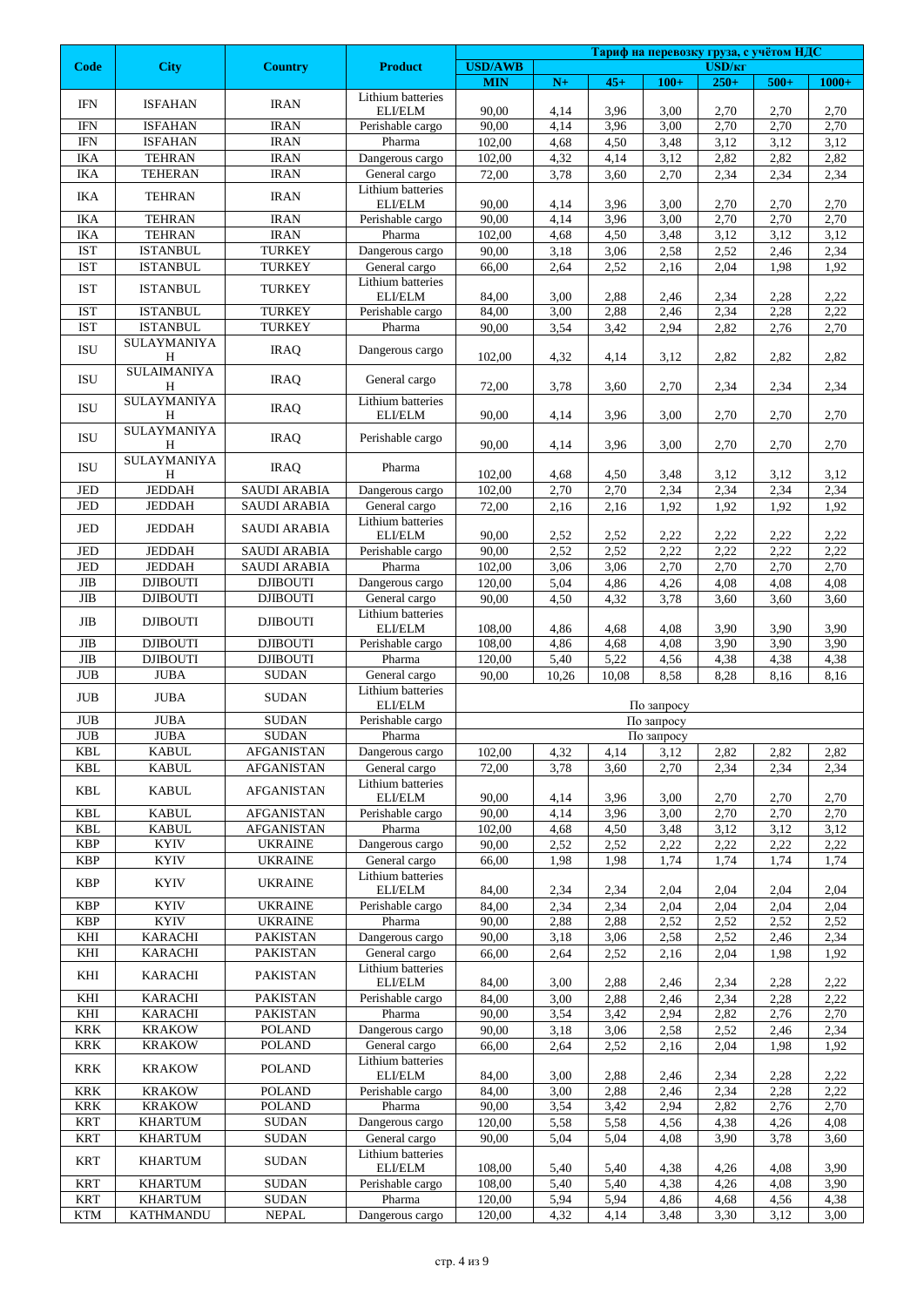|                                               |                                  |                                    |                                    |                  |              |              | Тариф на перевозку груза, с учётом НДС |                    |              |              |  |  |
|-----------------------------------------------|----------------------------------|------------------------------------|------------------------------------|------------------|--------------|--------------|----------------------------------------|--------------------|--------------|--------------|--|--|
| <b>Code</b>                                   | <b>City</b>                      | <b>Country</b>                     | <b>Product</b>                     | <b>USD/AWB</b>   |              |              |                                        | USD/ <sub>KT</sub> |              |              |  |  |
|                                               | <b>KATHMANDU</b>                 | <b>NEPAL</b>                       |                                    | <b>MIN</b>       | $N+$         | $45+$        | $100+$                                 | $250+$             | $500+$       | $1000+$      |  |  |
| <b>KTM</b>                                    |                                  |                                    | General cargo<br>Lithium batteries | 90,00            | 3,78         | 3,60         | 3,00                                   | 2,82               | 2,70         | 2,52         |  |  |
| <b>KTM</b>                                    | <b>KATHMANDU</b>                 | <b>NEPAL</b>                       | ELI/ELM                            | 108,00           | 4,14         | 3,96         | 3,30                                   | 3,12               | 3,00         | 2,82         |  |  |
| <b>KTM</b>                                    | <b>KATHMANDU</b>                 | <b>NEPAL</b>                       | Perishable cargo                   | 108,00           | 4,14         | 3,96         | 3,30                                   | 3,12               | 3,00         | 2,82         |  |  |
| <b>KTM</b>                                    | <b>KATHMANDU</b>                 | <b>NEPAL</b>                       | Pharma                             | 120,00           | 4,68         | 4,50         | 3,78                                   | 3,60               | 3,48         | 3,30         |  |  |
| KWI                                           | <b>KUWAIT</b>                    | <b>KUWAIT</b>                      | Dangerous cargo                    | 102,00           | 2,70         | 2,70         | 2,34                                   | 2,34               | 2,34         | 2,34         |  |  |
| <b>KWI</b>                                    | <b>KUWAIT</b>                    | <b>KUWAIT</b>                      | General cargo                      | 72,00            | 2,16         | 2,16         | 1,92                                   | 1,92               | 1,92         | 1,92         |  |  |
| KWI                                           | <b>KUWAIT</b>                    | <b>KUWAIT</b>                      | Lithium batteries<br>ELI/ELM       | 90,00            | 2,52         | 2,52         | 2,22                                   | 2,22               | 2,22         | 2,22         |  |  |
| KWI                                           | <b>KUWAIT</b>                    | <b>KUWAIT</b>                      | Perishable cargo                   | 90,00            | 2,52         | 2,52         | 2,22                                   | 2,22               | 2,22         | 2,22         |  |  |
| KWI                                           | <b>KUWAIT</b>                    | <b>KUWAIT</b>                      | Pharma                             | 102,00           | 3,06         | 3,06         | 2,70                                   | 2,70               | 2,70         | 2,70         |  |  |
| LJU                                           | <b>LJUBLJANA</b>                 | <b>SLOVENIA</b>                    | Dangerous cargo                    | 90,00            | 3,18         | 3,06         | 2,58                                   | 2,52               | 2,46         | 2,34         |  |  |
| LJU                                           | LJUBLJANA                        | <b>SLOVENIA</b>                    | General cargo                      | 66,00            | 2,64         | 2,52         | 2,16                                   | 2,04               | 1,98         | 1,92         |  |  |
| LJU                                           | LJUBLJANA                        | <b>SLOVENIA</b>                    | Lithium batteries                  |                  |              |              |                                        |                    |              |              |  |  |
|                                               |                                  |                                    | ELI/ELM                            | 84,00            | 3,00         | 2,88         | 2,46                                   | 2,34               | 2,28         | 2,22         |  |  |
| ${\rm LJU}$<br>${\rm LJU}$                    | LJUBLJANA<br><b>LJUBLJANA</b>    | <b>SLOVENIA</b><br><b>SLOVENIA</b> | Perishable cargo<br>Pharma         | 84,00<br>90,00   | 3,00<br>3,54 | 2,88<br>3,42 | 2,46<br>2,94                           | 2,34<br>2,82       | 2,28<br>2,76 | 2,22<br>2,70 |  |  |
| <b>LKO</b>                                    | <b>LUCKNOW</b>                   | <b>INDIA</b>                       | Dangerous cargo                    | 174,00           | 7,20         | 4,68         | 3,78                                   | 3,60               | 3,60         | 3,60         |  |  |
| LKO                                           | <b>LUCKNOW</b>                   | <b>INDIA</b>                       | General cargo                      | 144,00           | 6,66         | 4,14         | 3,30                                   | 3,12               | 3,12         | 3,12         |  |  |
| <b>LKO</b>                                    | <b>LUCKNOW</b>                   | <b>INDIA</b>                       | Lithium batteries                  |                  |              |              |                                        |                    |              |              |  |  |
|                                               |                                  |                                    | ELI/ELM                            | 162,00           | 7,02         | 4,50         | 3,60                                   | 3,48               | 3,48         | 3,48         |  |  |
| <b>LKO</b>                                    | <b>LUCKNOW</b>                   | <b>INDIA</b>                       | Perishable cargo                   | 162,00           | 7,02         | 4,50         | 3,60                                   | 3,48               | 3,48         | 3,48         |  |  |
| LKO<br><b>MAA</b>                             | <b>LUCKNOW</b><br><b>CHENNAI</b> | <b>INDIA</b><br><b>INDIA</b>       | Pharma<br>Dangerous cargo          | 174,00<br>174,00 | 7,56<br>7,20 | 5,04<br>4,68 | 4,08<br>3,78                           | 3,90<br>3,60       | 3,90<br>3,60 | 3,90<br>3,60 |  |  |
| <b>MAA</b>                                    | <b>CHENNAI</b>                   | <b>INDIA</b>                       | General cargo                      | 144,00           | 6,66         | 4,14         | 3,30                                   | 3,12               | 3,12         | 3,12         |  |  |
|                                               |                                  |                                    | Lithium batteries                  |                  |              |              |                                        |                    |              |              |  |  |
| <b>MAA</b>                                    | <b>CHENNAI</b>                   | <b>INDIA</b>                       | ELI/ELM                            | 162,00           | 7,02         | 4,50         | 3,60                                   | 3,48               | 3,48         | 3,48         |  |  |
| <b>MAA</b>                                    | <b>CHENNAI</b>                   | <b>INDIA</b>                       | Perishable cargo                   | 162,00           | 7,02         | 4,50         | 3,60                                   | 3,48               | 3,48         | 3,48         |  |  |
| <b>MAA</b>                                    | <b>CHENNAI</b>                   | <b>INDIA</b>                       | Pharma                             | 174,00           | 7,56         | 5,04         | 4,08                                   | 3,90               | 3,90         | 3,90         |  |  |
| ${MCT}$                                       | <b>MUSCAT</b>                    | <b>OMAN</b>                        | Dangerous cargo                    | 102,00           | 2,70         | 2,70         | 2,34                                   | 2,34               | 2,34         | 2,34         |  |  |
| <b>MCT</b>                                    | <b>MUSCAT</b>                    | <b>OMAN</b>                        | General cargo<br>Lithium batteries | 72,00            | 2,16         | 2,16         | 1,92                                   | 1,92               | 1,92         | 1,92         |  |  |
| <b>MCT</b>                                    | <b>MUSCAT</b>                    | <b>OMAN</b>                        | ELI/ELM                            | 90,00            | 2,52         | 2,52         | 2,22                                   | 2,22               | 2,22         | 2,22         |  |  |
| <b>MCT</b>                                    | <b>MUSCAT</b>                    | <b>OMAN</b>                        | Perishable cargo                   | 90,00            | 2,52         | 2,52         | 2,22                                   | 2,22               | 2,22         | 2,22         |  |  |
| <b>MCT</b>                                    | <b>MUSCAT</b>                    | <b>OMAN</b>                        | Pharma                             | 102,00           | 3,06         | 3,06         | 2,70                                   | 2,70               | 2,70         | 2,70         |  |  |
| <b>MED</b>                                    | <b>MADINAH</b>                   | <b>SAUDI ARABIA</b>                | Dangerous cargo                    | 102,00           | 2,70         | 2,70         | 2,34                                   | 2,34               | 2,34         | 2,34         |  |  |
| <b>MED</b>                                    | <b>MEDINA</b>                    | <b>SAUDI ARABIA</b>                | General cargo                      | 72,00            | 2,16         | 2,16         | 1,92                                   | 1,92               | 1,92         | 1,92         |  |  |
| <b>MED</b>                                    | MADINAH                          | <b>SAUDI ARABIA</b>                | Lithium batteries<br>ELI/ELM       | 90,00            | 2,52         | 2,52         | 2,22                                   | 2,22               | 2,22         | 2,22         |  |  |
| <b>MED</b>                                    | <b>MADINAH</b>                   | <b>SAUDI ARABIA</b>                | Perishable cargo                   | 90,00            | 2,52         | 2,52         | 2,22                                   | 2,22               | 2,22         | 2,22         |  |  |
| <b>MED</b>                                    | <b>MADINAH</b>                   | <b>SAUDI ARABIA</b>                | Pharma                             | 102,00           | 3,06         | 3,06         | 2,70                                   | 2,70               | 2,70         | 2,70         |  |  |
| <b>MHD</b>                                    | <b>MASHAD</b>                    | <b>IRAN</b>                        | Dangerous cargo                    | 102,00           | 4,32         | 4,14         | 3,12                                   | 2,82               | 2,82         | 2,82         |  |  |
| <b>MHD</b>                                    | <b>MASHAD</b>                    | <b>IRAN</b>                        | General cargo                      | 72,00            | 3,78         | 3,60         | 2,70                                   | 2,34               | 2,34         | 2,34         |  |  |
| <b>MHD</b>                                    | <b>MASHAD</b>                    | <b>IRAN</b>                        | Lithium batteries                  | 90,00            |              | 3,96         | 3,00                                   |                    |              | 2,70         |  |  |
| <b>MHD</b>                                    | <b>MASHAD</b>                    | <b>IRAN</b>                        | ELI/ELM<br>Perishable cargo        | 90,00            | 4,14<br>4,14 | 3,96         | 3,00                                   | 2,70<br>2,70       | 2,70<br>2,70 | 2,70         |  |  |
| <b>MHD</b>                                    | <b>MASHAD</b>                    | <b>IRAN</b>                        | Pharma                             | 102,00           | 4,68         | 4,50         | 3,48                                   | 3,12               | 3,12         | 3,12         |  |  |
| <b>MLA</b>                                    | <b>MALTA</b>                     | <b>MALTA</b>                       | Dangerous cargo                    | 90,00            | 3,18         | 3,06         | 2,58                                   | 2,52               | 2,46         | 2,34         |  |  |
| MLA                                           | MALTA                            | <b>MALTA</b>                       | General cargo                      | 66,00            | 2,64         | 2,52         | 2,16                                   | 2,04               | 1,98         | 1,92         |  |  |
| MLA                                           | <b>MALTA</b>                     | MALTA                              | Lithium batteries                  |                  |              |              |                                        |                    |              |              |  |  |
|                                               |                                  |                                    | ELI/ELM                            | 84,00            | 3,00         | 2,88         | 2,46                                   | 2,34               | 2,28         | 2,22         |  |  |
| <b>MLA</b><br><b>MLA</b>                      | <b>MALTA</b><br><b>MALTA</b>     | <b>MALTA</b><br><b>MALTA</b>       | Perishable cargo<br>Pharma         | 84,00<br>90,00   | 3,00<br>3,54 | 2,88<br>3,42 | 2,46<br>2,94                           | 2,34<br>2,82       | 2,28<br>2,76 | 2,22<br>2,70 |  |  |
| $\text{MLE}$                                  | <b>MALE</b>                      | <b>MALDIVES</b>                    | Dangerous cargo                    | 90,00            | 3,78         | 3,06         | 2,34                                   | 2,34               | 2,34         | 2,34         |  |  |
| $\text{MLE}$                                  | MALE                             | <b>MALDIVES</b>                    | General cargo                      | 66,00            | 3,24         | 2,52         | 1,92                                   | 1,92               | 1,92         | 1,92         |  |  |
| <b>MLE</b>                                    | MALE                             | <b>MALDIVES</b>                    | Lithium batteries                  |                  |              |              |                                        |                    |              |              |  |  |
|                                               |                                  |                                    | ELI/ELM                            | 84,00            | 3,60         | 2,88         | 2,22                                   | 2,22               | 2,22         | 2,22         |  |  |
| <b>MLE</b>                                    | MALE                             | <b>MALDIVES</b>                    | Perishable cargo                   | 84,00            | 3,60         | 2,88         | 2,22                                   | 2,22               | 2,22         | 2,22         |  |  |
| <b>MLE</b><br>${\rm MUX}$                     | <b>MALE</b><br><b>MULTAN</b>     | <b>MALDIVES</b><br><b>PAKISTAN</b> | Pharma<br>Dangerous cargo          | 90,00            | 4,14<br>3,18 | 3,42<br>3,06 | 2,70                                   | 2,70               | 2,70         | 2,70         |  |  |
| $\rm MUX$                                     | <b>MULTAN</b>                    | PAKISTAN                           | General cargo                      | 90,00<br>66,00   | 2,64         | 2,52         | 2,58<br>2,16                           | 2,52<br>2,04       | 2,46<br>1,98 | 2,34<br>1,92 |  |  |
|                                               |                                  |                                    | Lithium batteries                  |                  |              |              |                                        |                    |              |              |  |  |
| <b>MUX</b>                                    | <b>MULTAN</b>                    | PAKISTAN                           | ELI/ELM                            | 84,00            | 3,00         | 2,88         | 2,46                                   | 2,34               | 2,28         | 2,22         |  |  |
| <b>MUX</b>                                    | <b>MULTAN</b>                    | <b>PAKISTAN</b>                    | Perishable cargo                   | 84,00            | 3,00         | 2,88         | 2,46                                   | 2,34               | 2,28         | 2,22         |  |  |
| <b>MUX</b>                                    | <b>MULTAN</b>                    | <b>PAKISTAN</b>                    | Pharma                             | 90,00            | 3,54         | 3,42         | 2,94                                   | 2,82               | 2,76         | 2,70         |  |  |
| NAP                                           | <b>NAPLES</b>                    | <b>ITALY</b>                       | Dangerous cargo                    | 90,00            | 3,18         | 3,06         | 2,58                                   | 2,52               | 2,46         | 2,34         |  |  |
| NAP                                           | <b>NAPLES</b>                    | <b>ITALY</b>                       | General cargo<br>Lithium batteries | 66,00            | 2,64         | 2,52         | 2,16                                   | 2,04               | 1,98         | 1,92         |  |  |
| <b>NAP</b>                                    | <b>NAPLES</b>                    | <b>ITALY</b>                       | ELI/ELM                            | 84,00            | 3,00         | 2,88         | 2,46                                   | 2,34               | 2,28         | 2,22         |  |  |
| <b>NAP</b>                                    | <b>NAPLES</b>                    | <b>ITALY</b>                       | Perishable cargo                   | 84,00            | 3,00         | 2,88         | 2,46                                   | 2,34               | 2,28         | 2,22         |  |  |
| <b>NAP</b>                                    | <b>NAPLES</b>                    | <b>ITALY</b>                       | Pharma                             | 90,00            | 3,54         | 3,42         | 2,94                                   | 2,82               | 2,76         | 2,70         |  |  |
| $\ensuremath{\textrm{NJF}}$                   | <b>NAJAF</b>                     | <b>IRAQ</b>                        | Dangerous cargo                    | 102,00           | 4,32         | 4,14         | 3,12                                   | 2,82               | 2,82         | 2,82         |  |  |
| $\ensuremath{\mathrm{N}\mathrm{J}\mathrm{F}}$ | <b>NAJAF</b>                     | <b>IRAQ</b>                        | General cargo                      | 72,00            | 3,78         | 3,60         | 2,70                                   | 2,34               | 2,34         | 2,34         |  |  |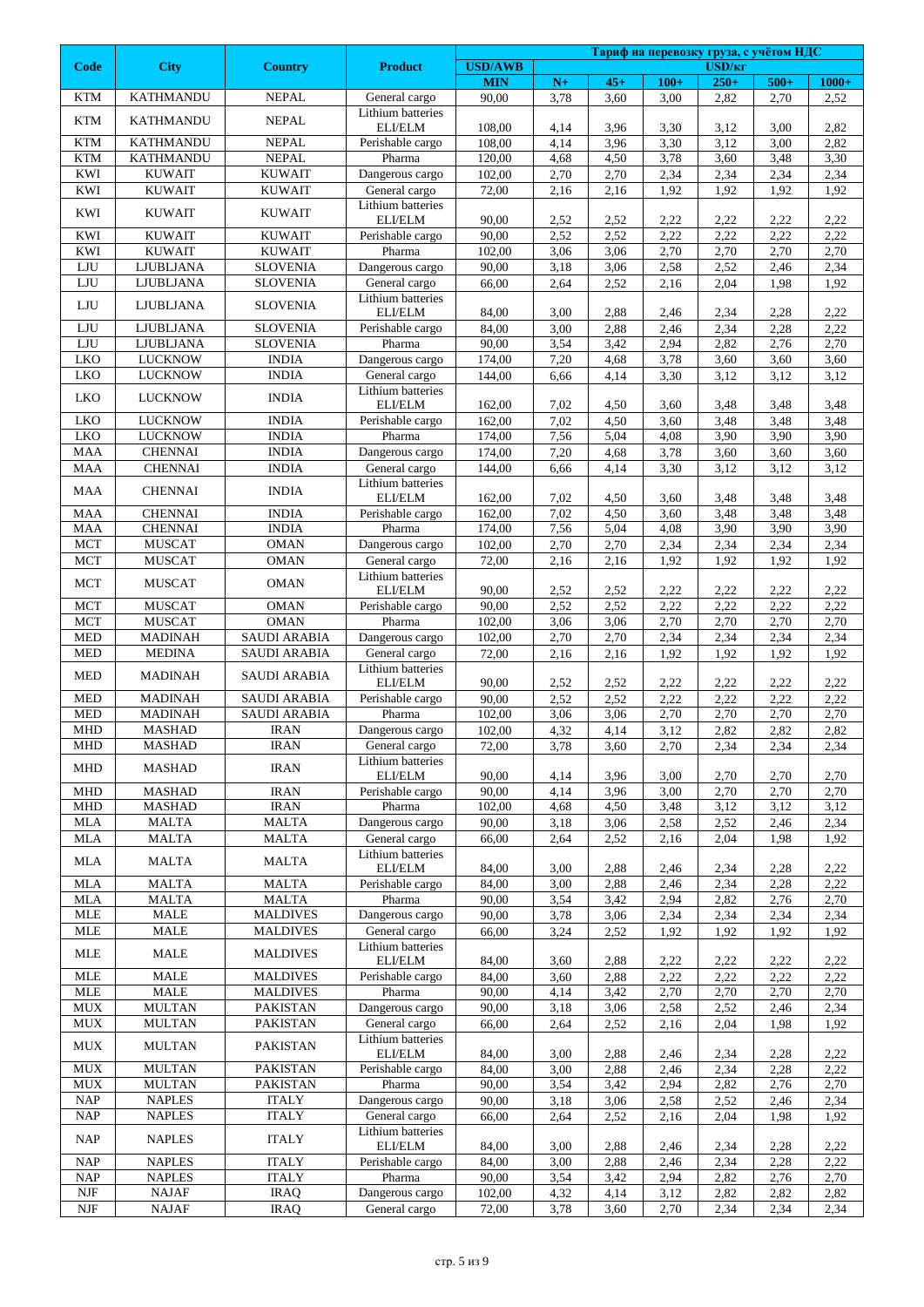|                                  |                                   |                                         |                                    |                              |              |              | Тариф на перевозку груза, с учётом НДС |                                    |              |              |  |
|----------------------------------|-----------------------------------|-----------------------------------------|------------------------------------|------------------------------|--------------|--------------|----------------------------------------|------------------------------------|--------------|--------------|--|
| <b>Code</b>                      | <b>City</b>                       | <b>Country</b>                          | <b>Product</b>                     | <b>USD/AWB</b><br><b>MIN</b> | $N+$         | $45+$        | $100+$                                 | <b>USD/<sub>KT</sub></b><br>$250+$ | $500+$       | $1000+$      |  |
| NJF                              | <b>NAJAF</b>                      | <b>IRAQ</b>                             | Lithium batteries                  |                              |              |              |                                        |                                    |              |              |  |
| $N$ J $F$                        | <b>NAJAF</b>                      | <b>IRAQ</b>                             | ELI/ELM<br>Perishable cargo        | 90,00<br>90,00               | 4,14<br>4,14 | 3,96<br>3,96 | 3,00<br>3,00                           | 2,70<br>2,70                       | 2,70<br>2,70 | 2,70<br>2,70 |  |
| $N$ J $F$                        | <b>NAJAF</b>                      | <b>IRAQ</b>                             | Pharma                             | 102,00                       | 4,68         | 4,50         | 3,48                                   | 3,12                               | 3,12         | 3,12         |  |
| <b>ODS</b>                       | <b>ODESSA</b>                     | <b>UKRAINE</b>                          | Dangerous cargo                    | 90,00                        | 2,52         | 2,52         | 2,22                                   | 2,22                               | 2,22         | 2,22         |  |
| <b>ODS</b>                       | ODESSA                            | <b>UKRAINE</b>                          | General cargo                      | 66,00                        | 1,98         | 1,98         | 1,74                                   | 1,74                               | 1,74         | 1,74         |  |
| <b>ODS</b>                       | <b>ODESSA</b>                     | <b>UKRAINE</b>                          | Lithium batteries<br>ELI/ELM       | 84,00                        | 2,34         | 2,34         | 2,04                                   | 2,04                               | 2,04         | 2,04         |  |
| <b>ODS</b>                       | <b>ODESSA</b>                     | <b>UKRAINE</b>                          | Perishable cargo                   | 84,00                        | 2,34         | 2,34         | 2,04                                   | 2,04                               | 2,04         | 2,04         |  |
| ODS                              | <b>ODESSA</b>                     | <b>UKRAINE</b>                          | Pharma                             | 90,00                        | 2,88         | 2,88         | 2,52                                   | 2,52                               | 2,52         | 2,52         |  |
| <b>OTP</b>                       | <b>BUCHAREST</b>                  | <b>ROMANIA</b>                          | Dangerous cargo                    | 90,00                        | 3,18<br>2,64 | 3,06         | 2,58                                   | 2,52                               | 2,46<br>1,98 | 2,34         |  |
| OTP                              | <b>BUCHAREST</b>                  | <b>ROMANIA</b>                          | General cargo<br>Lithium batteries | 66,00                        |              | 2,52         | 2,16                                   | 2,04                               |              | 1,92         |  |
| OTP                              | <b>BUCHAREST</b>                  | <b>ROMANIA</b>                          | ELI/ELM                            | 84,00                        | 3,00         | 2,88         | 2,46                                   | 2,34                               | 2,28         | 2,22         |  |
| <b>OTP</b>                       | <b>BUCHAREST</b>                  | <b>ROMANIA</b>                          | Perishable cargo                   | 84,00                        | 3,00         | 2,88         | 2,46                                   | 2,34                               | 2,28         | 2,22         |  |
| OTP<br>PRG                       | <b>BUCHAREST</b><br><b>PRAGUE</b> | <b>ROMANIA</b><br><b>CZECH REP</b>      | Pharma<br>Dangerous cargo          | 90,00<br>90,00               | 3,54<br>3,18 | 3,42<br>3,06 | 2,94<br>2,58                           | 2,82<br>2,52                       | 2,76<br>2,46 | 2,70<br>2,34 |  |
| PRG                              | <b>PRAGUE</b>                     | <b>CZECH REP</b>                        | General cargo                      | 66,00                        | 2,64         | 2,52         | 2,16                                   | 2,04                               | 1,98         | 1,92         |  |
| PRG                              | <b>PRAGUE</b>                     | <b>CZECH REP</b>                        | Lithium batteries                  |                              |              |              |                                        |                                    |              |              |  |
| PRG                              | <b>PRAGUE</b>                     | <b>CZECH REP</b>                        | ELI/ELM<br>Perishable cargo        | 84,00<br>84,00               | 3,00<br>3,00 | 2,88<br>2,88 | 2,46<br>2,46                           | 2,34<br>2,34                       | 2,28<br>2,28 | 2,22<br>2,22 |  |
| PRG                              | <b>PRAGUE</b>                     | <b>CZECH REP</b>                        | Pharma                             | 90,00                        | 3,54         | 3,42         | 2,94                                   | 2,82                               | 2,76         | 2,70         |  |
| <b>RUH</b>                       | <b>RIYADH</b>                     | <b>SAUDI ARABIA</b>                     | Dangerous cargo                    | 102,00                       | 2,70         | 2,70         | 2,34                                   | 2,34                               | 2,34         | 2,34         |  |
| <b>RUH</b>                       | <b>RIYADH</b>                     | <b>SAUDI ARABIA</b>                     | General cargo                      | 72,00                        | 2,16         | 2,16         | 1,92                                   | 1,92                               | 1,92         | 1,92         |  |
| <b>RUH</b>                       | <b>RIYADH</b>                     | <b>SAUDI ARABIA</b>                     | Lithium batteries<br>ELI/ELM       | 90,00                        | 2,52         | 2,52         | 2,22                                   | 2,22                               | 2,22         | 2,22         |  |
| <b>RUH</b>                       | <b>RIYADH</b>                     | <b>SAUDI ARABIA</b>                     | Perishable cargo                   | 90,00                        | 2,52         | 2,52         | 2,22                                   | 2,22                               | 2,22         | 2,22         |  |
| $\mathbf{R}\mathbf{U}\mathbf{H}$ | <b>RIYADH</b>                     | <b>SAUDI ARABIA</b>                     | Pharma                             | 102,00                       | 3,06         | 3,06         | 2,70                                   | 2,70                               | 2,70         | 2,70         |  |
| SHJ                              | SHARJAH                           | <b>UAE</b>                              | General cargo                      |                              |              |              | По запросу                             |                                    |              |              |  |
| <b>SJJ</b>                       | <b>SARAJEVO</b>                   | <b>BOSNIA AND</b><br><b>HERZEGOVINA</b> | Dangerous cargo                    | 90,00                        | 3,18         | 3,06         | 2,58                                   | 2,52                               | 2,46         | 2,34         |  |
| SJJ                              | SARAJEVO                          | <b>BOSNIA AND</b><br><b>HERZEGOVINA</b> | General cargo                      | 66,00                        | 2,64         | 2,52         | 2,16                                   | 2,04                               | 1,98         | 1,92         |  |
| SJJ                              | <b>SARAJEVO</b>                   | <b>BOSNIA AND</b><br><b>HERZEGOVINA</b> | Lithium batteries<br>ELI/ELM       | 84,00                        | 3,00         | 2,88         | 2,46                                   | 2,34                               | 2,28         | 2,22         |  |
| SJJ                              | SARAJEVO                          | <b>BOSNIA AND</b><br><b>HERZEGOVINA</b> | Perishable cargo                   | 84,00                        | 3,00         | 2,88         | 2,46                                   | 2,34                               | 2,28         | 2,22         |  |
| SJJ                              | <b>SARAJEVO</b>                   | <b>BOSNIA AND</b><br><b>HERZEGOVINA</b> | Pharma                             | 90,00                        | 3,54         | 3,42         | 2,94                                   | 2,82                               | 2,76         | 2,70         |  |
| <b>SKT</b>                       | <b>SIALKOT</b>                    | <b>PAKISTAN</b>                         | Dangerous cargo                    | 90,00                        | 3,18         | 3,06         | 2,58                                   | 2,52                               | 2,46         | 2,34         |  |
| <b>SKT</b>                       | <b>SIALKOT</b>                    | <b>PAKISTAN</b>                         | General cargo                      | 66,00                        | 2,64         | 2,52         | 2,16                                   | 2,04                               | 1,98         | 1,92         |  |
| <b>SKT</b>                       | <b>SIALKOT</b>                    | <b>PAKISTAN</b>                         | Lithium batteries<br>ELI/ELM       | 84,00                        | 3,00         | 2,88         | 2,46                                   | 2,34                               | 2,28         | 2,22         |  |
| <b>SKT</b>                       | <b>SIALKOT</b>                    | PAKISTAN                                | Perishable cargo                   | 84,00                        | 3,00         | 2,88         | 2,46                                   | 2,34                               | 2,28         | 2,22         |  |
| <b>SKT</b>                       | <b>SIALKOT</b>                    | <b>PAKISTAN</b>                         | Pharma                             | 90,00                        | 3,54         | 3,42         | 2,94                                   | 2,82                               | 2,76         | 2,70         |  |
| SLL                              | <b>SALALAH</b>                    | OMAN                                    | Dangerous cargo                    | 102.00                       | 2,70         | 2,70         | 2,34                                   | 2,34                               | 2,34         | 2,34         |  |
| <b>SLL</b>                       | SALALAH                           | <b>OMAN</b>                             | General cargo                      | 72,00                        | 2,16         | 2,16         | 1,92                                   | 1,92                               | 1,92         | 1,92         |  |
| <b>SLL</b>                       | SALALAH                           | OMAN                                    | Lithium batteries<br>ELI/ELM       | 90,00                        | 2,52         | 2,52         | 2,22                                   | 2,22                               | 2,22         | 2,22         |  |
| <b>SLL</b>                       | <b>SALALAH</b>                    | <b>OMAN</b>                             | Perishable cargo                   | 90,00                        | 2,52         | 2,52         | 2,22                                   | 2,22                               | 2,22         | 2,22         |  |
| <b>SLL</b>                       | SALALAH                           | <b>OMAN</b>                             | Pharma                             | 102,00                       | 3,06         | 3,06         | 2,70                                   | 2,70                               | 2,70         | 2,70         |  |
| <b>SOF</b>                       | <b>SOFIA</b>                      | <b>BULGARIA</b>                         | Dangerous cargo                    | 90,00                        | 3,18         | 3,06         | 2,58                                   | 2,52                               | 2,46         | 2,34         |  |
| <b>SOF</b>                       | <b>SOFIA</b>                      | <b>BULGARIA</b>                         | General cargo                      | 66,00                        | 2,64         | 2,52         | 2,16                                   | 2,04                               | 1,98         | 1,92         |  |
| <b>SOF</b>                       | <b>SOFIA</b>                      | BULGARIA                                | Lithium batteries<br>ELI/ELM       | 84,00                        | 3,00         | 2,88         | 2,46                                   | 2,34                               | 2,28         | 2,22         |  |
| SOF                              | <b>SOFIA</b>                      | <b>BULGARIA</b>                         | Perishable cargo                   | 84,00                        | 3,00         | 2,88         | 2,46                                   | 2,34                               | 2,28         | 2,22         |  |
| SOF                              | <b>SOFIA</b>                      | <b>BULGARIA</b>                         | Pharma                             | 90,00                        | 3,54         | 3,42         | 2,94                                   | 2,82                               | 2,76         | 2,70         |  |
| SYZ                              | <b>SHIRAZ</b>                     | IRAN                                    | Dangerous cargo                    | 102,00                       | 4,32         | 4,14         | 3,12                                   | 2,82                               | 2,82         | 2,82         |  |
| SYZ                              | SHIRAZ                            | IRAN                                    | General cargo                      | 72,00                        | 3,78         | 3,60         | 2,70                                   | 2,34                               | 2,34         | 2,34         |  |
| SYZ                              | SHIRAZ                            | IRAN                                    | Lithium batteries<br>ELI/ELM       | 90,00                        | 4,14         | 3,96         | 3,00                                   | 2,70                               | 2,70         | 2,70         |  |
| SYZ                              | <b>SHIRAZ</b>                     | <b>IRAN</b>                             | Perishable cargo                   | 90,00                        | 4,14         | 3,96         | 3,00                                   | 2,70                               | 2,70         | 2,70         |  |
| SYZ                              | <b>SHIRAZ</b>                     | <b>IRAN</b>                             | Pharma                             | 102,00                       | 4,68         | 4,50         | 3,48                                   | 3,12                               | 3,12         | 3,12         |  |
| SZG                              | SALZBURG                          | AUSTRIA                                 | Dangerous cargo                    | 90,00                        | 3,18         | 3,06         | 2,58                                   | 2,52                               | 2,46         | 2,34         |  |
| SZG                              | SALZBURG                          | <b>AUSTRIA</b>                          | Lithium batteries<br>ELI/ELM       | 84,00                        | 3,00         | 2,88         | 2,46                                   | 2,34                               | 2,28         | 2,22         |  |
| SZG                              | SALZBURG                          | <b>AUSTRIA</b>                          | Perishable cargo                   | 84,00                        | 3,00         | 2,88         | 2,46                                   | 2,34                               | 2,28         | 2,22         |  |
| SZG                              | SALZBURG                          | <b>AUSTRIA</b>                          | Pharma                             | 90,00                        | 3,54         | 3,42         | 2,94                                   | 2,82                               | 2,76         | 2,70         |  |
| TAS                              | <b>TASHKENT</b>                   | <b>UZBEKISTAN</b>                       | Dangerous cargo                    | 102,00                       | 2,34         | 2,34         | 2,04                                   | 2,04                               | 2,04         | 2,04         |  |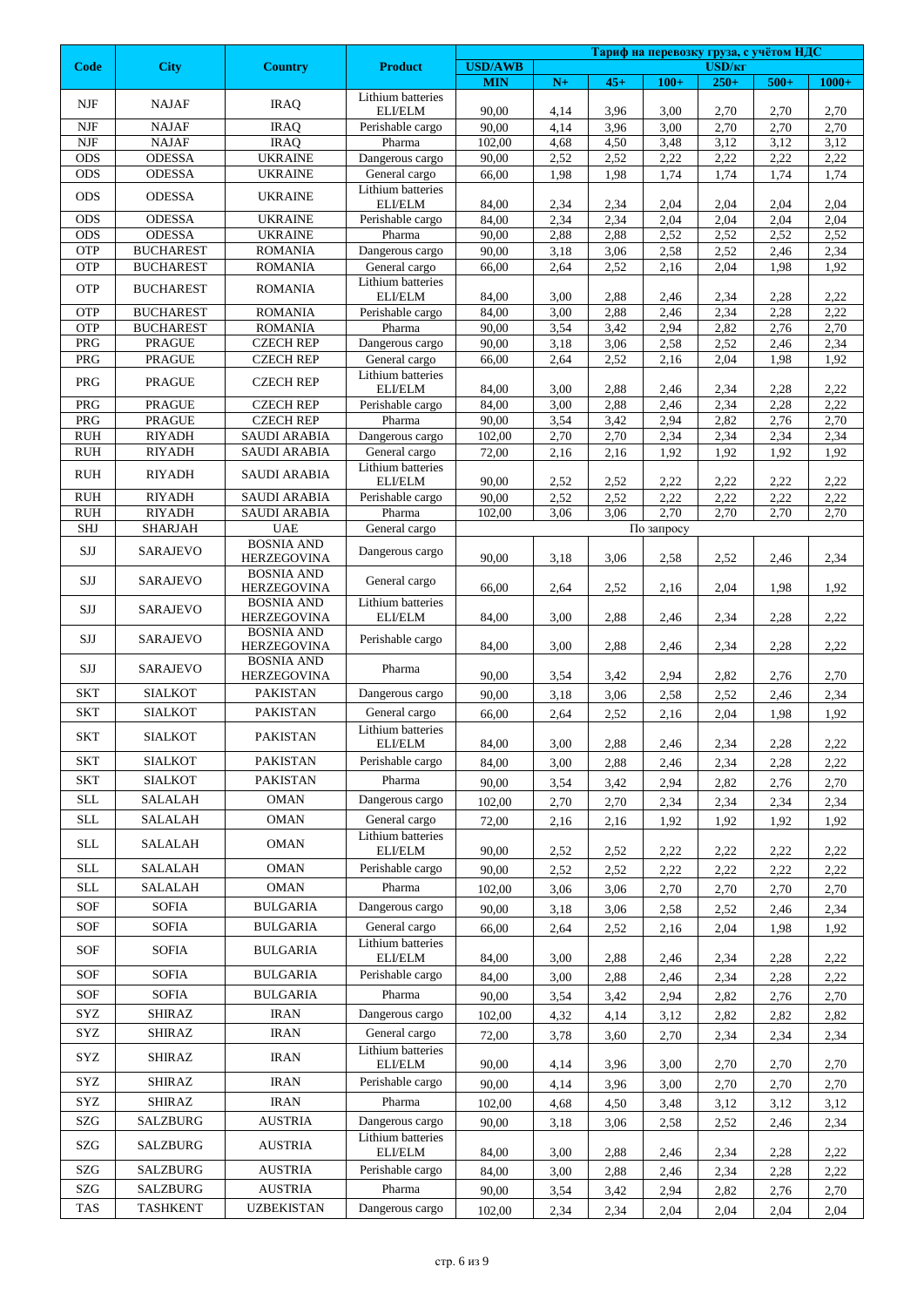| Тариф на перевозку груза, с учётом НДС |                                                                                                                                                                                                                                             |                                                                                                           |                                    |                                                                                                                  |      |       |            |                              |        |         |
|----------------------------------------|---------------------------------------------------------------------------------------------------------------------------------------------------------------------------------------------------------------------------------------------|-----------------------------------------------------------------------------------------------------------|------------------------------------|------------------------------------------------------------------------------------------------------------------|------|-------|------------|------------------------------|--------|---------|
| Code                                   | <b>City</b>                                                                                                                                                                                                                                 | <b>Country</b>                                                                                            | <b>Product</b>                     | <b>USD/AWB</b><br><b>MIN</b>                                                                                     | $N+$ | $45+$ | $100+$     | USD/ <sub>KT</sub><br>$250+$ | $500+$ | $1000+$ |
| <b>TAS</b>                             | <b>TASHKENT</b>                                                                                                                                                                                                                             | <b>UZBEKISTAN</b>                                                                                         | General cargo                      | 72,00                                                                                                            | 1,80 | 1,80  | 1,56       | 1,56                         | 1,56   | 1,56    |
| <b>TAS</b>                             | <b>TASHKENT</b>                                                                                                                                                                                                                             | <b>UZBEKISTAN</b>                                                                                         | Lithium batteries                  |                                                                                                                  |      |       |            |                              |        |         |
|                                        |                                                                                                                                                                                                                                             |                                                                                                           | ELI/ELM                            | 90,00                                                                                                            | 2,16 | 2,16  | 1,92       | 1,92                         | 1.92   | 1,92    |
| <b>TAS</b>                             | <b>TASHKENT</b>                                                                                                                                                                                                                             | <b>UZBEKISTAN</b>                                                                                         | Perishable cargo                   | 90,00                                                                                                            | 2,16 | 2,16  | 1,92       | 1,92                         | 1,92   | 1,92    |
| <b>TAS</b>                             | <b>TASHKENT</b>                                                                                                                                                                                                                             | <b>UZBEKISTAN</b>                                                                                         | Pharma                             | 102,00                                                                                                           | 2,70 | 2,70  | 2,34       | 2,34                         | 2,34   | 2,34    |
| <b>TBS</b>                             | <b>TBILISI</b>                                                                                                                                                                                                                              | <b>GEORGIA</b>                                                                                            | Dangerous cargo                    | 90,00                                                                                                            | 3,18 | 3,06  | 2,58       | 2,52                         | 2,46   | 2,34    |
| <b>TBS</b>                             | <b>TBILISI</b>                                                                                                                                                                                                                              | <b>GEORGIA</b>                                                                                            | General cargo<br>Lithium batteries | 66,00                                                                                                            | 2,64 | 2,52  | 2,16       | 2,04                         | 1,98   | 1,92    |
| <b>TBS</b>                             | <b>TBILISI</b>                                                                                                                                                                                                                              | <b>GEORGIA</b>                                                                                            | ELI/ELM                            | 84,00                                                                                                            | 3,00 | 2,88  | 2,46       | 2,34                         | 2,28   | 2,22    |
| <b>TBS</b>                             | <b>TBILISI</b>                                                                                                                                                                                                                              | <b>GEORGIA</b>                                                                                            | Perishable cargo                   | 84,00                                                                                                            | 3,00 | 2,88  | 2,46       | 2,34                         | 2,28   | 2,22    |
| <b>TBS</b>                             | <b>TBILISI</b>                                                                                                                                                                                                                              | <b>GEORGIA</b>                                                                                            | Pharma                             | 90,00                                                                                                            | 3,54 | 3,42  | 2,94       | 2,82                         | 2,76   | 2,70    |
| <b>TIA</b>                             | <b>TIRANA</b>                                                                                                                                                                                                                               | <b>ALBANIA</b>                                                                                            | Dangerous cargo                    |                                                                                                                  |      |       | По запросу |                              |        |         |
| <b>TIA</b>                             | <b>TIRANA</b>                                                                                                                                                                                                                               | <b>ALBANIA</b>                                                                                            | General cargo                      |                                                                                                                  |      |       | По запросу |                              |        |         |
| <b>TIA</b>                             | <b>TIRANA</b>                                                                                                                                                                                                                               | <b>ALBANIA</b>                                                                                            | Lithium batteries<br>ELI/ELM       |                                                                                                                  |      |       | По запросу |                              |        |         |
| TIA                                    | <b>TIRANA</b>                                                                                                                                                                                                                               | <b>ALBANIA</b>                                                                                            | Perishable cargo                   |                                                                                                                  |      |       | По запросу |                              |        |         |
| <b>TIA</b>                             | <b>TIRANA</b>                                                                                                                                                                                                                               | <b>ALBANIA</b>                                                                                            | Pharma                             |                                                                                                                  |      |       | По запросу |                              |        |         |
| TIF                                    | <b>TAIF</b>                                                                                                                                                                                                                                 | <b>SAUDI ARABIA</b>                                                                                       | Dangerous cargo                    | 102,00                                                                                                           | 2,70 | 2,70  | 2,34       | 2,34                         | 2,34   | 2,34    |
| TIF                                    | <b>TAIF</b>                                                                                                                                                                                                                                 | <b>SAUDI ARABIA</b>                                                                                       | General cargo                      | 72,00                                                                                                            | 2,16 | 2,16  | 1,92       | 1,92                         | 1,92   | 1,92    |
| TIF                                    | <b>TAIF</b>                                                                                                                                                                                                                                 | <b>SAUDI ARABIA</b>                                                                                       | Lithium batteries                  |                                                                                                                  |      |       |            |                              |        |         |
| TIF                                    | <b>TAIF</b>                                                                                                                                                                                                                                 | <b>SAUDI ARABIA</b>                                                                                       | ELI/ELM                            | 90,00                                                                                                            | 2,52 | 2,52  | 2,22       | 2,22                         | 2,22   | 2,22    |
| TIF                                    | <b>TAIF</b>                                                                                                                                                                                                                                 | <b>SAUDI ARABIA</b>                                                                                       | Perishable cargo<br>Pharma         | 90,00                                                                                                            | 2,52 | 2,52  | 2,22       | 2,22                         | 2,22   | 2,22    |
| <b>TLV</b>                             | TEL AVIV                                                                                                                                                                                                                                    | <b>ISRAEL</b>                                                                                             |                                    | 102,00                                                                                                           | 3,06 | 3,06  | 2,70       | 2,70                         | 2,70   | 2,70    |
| <b>TLV</b>                             | TEL AVIV                                                                                                                                                                                                                                    | <b>ISRAEL</b>                                                                                             | Dangerous cargo<br>General cargo   | 102,00                                                                                                           | 2,70 | 2,70  | 2,34       | 2,34                         | 2,34   | 2,34    |
|                                        |                                                                                                                                                                                                                                             |                                                                                                           | Lithium batteries                  | 72,00                                                                                                            | 2,16 | 2,16  | 1,92       | 1,92                         | 1,92   | 1,92    |
| <b>TLV</b>                             | <b>TEL AVIV</b>                                                                                                                                                                                                                             | <b>ISRAEL</b>                                                                                             | ELI/ELM                            | 90,00                                                                                                            | 2,52 | 2,52  | 2,22       | 2,22                         | 2,22   | 2,22    |
| <b>TLV</b>                             | <b>TEL AVIV</b>                                                                                                                                                                                                                             | <b>ISRAEL</b>                                                                                             | Perishable cargo                   | 90,00                                                                                                            | 2,52 | 2,52  | 2,22       | 2,22                         | 2,22   | 2,22    |
| <b>TLV</b>                             | <b>TEL AVIV</b><br>THIRUVANANT                                                                                                                                                                                                              | <b>ISRAEL</b>                                                                                             | Pharma                             | 102,00                                                                                                           | 3,06 | 3,06  | 2,70       | 2,70                         | 2,70   | 2,70    |
| <b>TRV</b>                             | <b>HAPURAM</b>                                                                                                                                                                                                                              | <b>INDIA</b>                                                                                              | Dangerous cargo                    | 174,00                                                                                                           | 7,20 | 4,68  | 3,78       | 3,60                         | 3,60   | 3,60    |
| <b>TRV</b>                             | <b>TRIVANDRUM</b>                                                                                                                                                                                                                           | <b>INDIA</b>                                                                                              | General cargo                      | 144,00                                                                                                           | 6,66 | 4,14  | 3,30       | 3,12                         | 3,12   | 3,12    |
| <b>TRV</b>                             | <b>THIRUVANANT</b><br><b>HAPURAM</b>                                                                                                                                                                                                        | <b>INDIA</b>                                                                                              | Lithium batteries<br>ELI/ELM       | 162,00                                                                                                           | 7,02 | 4,50  | 3,60       | 3,48                         | 3,48   | 3,48    |
| <b>TRV</b>                             | THIRUVANANT<br><b>HAPURAM</b>                                                                                                                                                                                                               | <b>INDIA</b>                                                                                              | Perishable cargo                   | 162,00                                                                                                           | 7,02 | 4,50  | 3,60       | 3,48                         | 3,48   | 3,48    |
| <b>TRV</b>                             | THIRUVANANT<br><b>HAPURAM</b>                                                                                                                                                                                                               | <b>INDIA</b>                                                                                              | Pharma                             | 174,00                                                                                                           | 7,56 | 5,04  | 4,08       | 3,90                         | 3,90   | 3,90    |
| TUU                                    | <b>TABUK</b>                                                                                                                                                                                                                                | <b>SAUDI ARABIA</b>                                                                                       | Dangerous cargo                    | 102,00                                                                                                           | 2,70 | 2,70  | 2,34       | 2,34                         | 2,34   | 2,34    |
| TUU                                    | <b>TABUK</b>                                                                                                                                                                                                                                | <b>SAUDI ARABIA</b>                                                                                       | General cargo                      | 72,00                                                                                                            | 2,16 | 2,16  | 1,92       | 1,92                         | 1,92   | 1,92    |
| TUU                                    | <b>TABUK</b>                                                                                                                                                                                                                                | <b>SAUDI ARABIA</b>                                                                                       | Lithium batteries<br>ELI/ELM       | 90,00                                                                                                            | 2,52 | 2,52  | 2,22       | 2,22                         | 2,22   | 2,22    |
| TUU                                    | <b>TABUK</b>                                                                                                                                                                                                                                | <b>SAUDI ARABIA</b>                                                                                       | Perishable cargo                   | 90,00                                                                                                            | 2,52 | 2,52  | 2,22       | 2,22                         | 2,22   | 2,22    |
| TUU                                    | TABUK                                                                                                                                                                                                                                       | <b>SAUDI ARABIA</b>                                                                                       | Pharma                             | 102,00                                                                                                           | 3,06 | 3,06  | 2,70       | 2,70                         | 2,70   | 2,70    |
| WAW                                    | WARSAW                                                                                                                                                                                                                                      | <b>POLAND</b>                                                                                             | Dangerous cargo                    | 90,00                                                                                                            | 3,18 | 3,06  | 2,58       | 2,52                         | 2,46   | 2,34    |
| WAW                                    | WARSAW                                                                                                                                                                                                                                      | <b>POLAND</b>                                                                                             | General cargo                      | 66,00                                                                                                            | 2,64 | 2,52  | 2,16       | 2,04                         | 1,98   | 1,92    |
| WAW                                    | WARSAW                                                                                                                                                                                                                                      | <b>POLAND</b>                                                                                             | Lithium batteries<br>ELI/ELM       | 84,00                                                                                                            | 3,00 | 2,88  | 2,46       | 2,34                         | 2,28   | 2,22    |
| <b>WAW</b>                             | WARSAW                                                                                                                                                                                                                                      | <b>POLAND</b>                                                                                             | Perishable cargo                   | 84,00                                                                                                            | 3,00 | 2,88  | 2,46       | 2,34                         | 2,28   | 2,22    |
| <b>WAW</b>                             | WARSAW                                                                                                                                                                                                                                      | <b>POLAND</b>                                                                                             | Pharma                             | 90,00                                                                                                            | 3,54 | 3,42  | 2,94       | 2,82                         | 2,76   | 2,70    |
| ZAG                                    | ZAGREB                                                                                                                                                                                                                                      | <b>CROATIA</b>                                                                                            | Dangerous cargo                    | 90,00                                                                                                            | 3,18 | 3,06  | 2,58       | 2,52                         | 2,46   | 2,34    |
| ZAG                                    | ZAGREB                                                                                                                                                                                                                                      | CROATIA                                                                                                   | Lithium batteries<br>ELI/ELM       | 84,00                                                                                                            | 3,00 | 2,88  | 2,46       | 2,34                         | 2,28   | 2,22    |
| ZAG                                    | ZAGREB                                                                                                                                                                                                                                      | <b>CROATIA</b>                                                                                            | Perishable cargo                   | 84,00                                                                                                            | 3,00 | 2,88  | 2,46       | 2,34                         | 2,28   | 2,22    |
| ZAG                                    | ZAGREB                                                                                                                                                                                                                                      | <b>CROATIA</b>                                                                                            | Pharma                             | 90,00                                                                                                            | 3,54 | 3,42  | 2,94       | 2,82                         | 2,76   | 2,70    |
| ZNZ                                    | ZANZIBAR                                                                                                                                                                                                                                    | <b>TANZANIA</b>                                                                                           | Dangerous cargo                    | 120,00                                                                                                           | 5,34 | 5,34  | 4,56       | 4,50                         | 4,38   | 4,32    |
| ZNZ                                    | ZANZIBAR                                                                                                                                                                                                                                    | <b>TANZANIA</b>                                                                                           | General cargo                      | 90,00                                                                                                            | 4,80 | 4,80  | 4,08       | 4,02                         | 3,90   | 3,84    |
| ZNZ                                    | ZANZIBAR                                                                                                                                                                                                                                    | TANZANIA                                                                                                  | Lithium batteries<br>ELI/ELM       |                                                                                                                  |      |       |            |                              |        |         |
| ZNZ                                    | ZANZIBAR                                                                                                                                                                                                                                    | <b>TANZANIA</b>                                                                                           | Perishable cargo                   | 108,00<br>5,16<br>5,16<br>4,38<br>4,32<br>4,26<br>4,14<br>108,00<br>5,16<br>5,16<br>4,38<br>4,32<br>4,26<br>4,14 |      |       |            |                              |        |         |
| ZNZ                                    | ZANZIBAR                                                                                                                                                                                                                                    | <b>TANZANIA</b>                                                                                           | Pharma                             | 120,00                                                                                                           | 5,70 | 5,70  | 4,86       | 4,80                         | 4,68   | 4,62    |
|                                        | Примечание 1: Тарифы указаны с НДС-20 %                                                                                                                                                                                                     |                                                                                                           |                                    |                                                                                                                  |      |       |            |                              |        |         |
|                                        | Примечание 2: Оплата производится в рублях по курсу ЦБ РФ+6% на дату оформления грузовой накладной.<br>Примечание 3: Наличие провозных емкостей по опубликованным тарифам не гарантировано. Перевозчик вправе изменять тарифы в зависимости |                                                                                                           |                                    |                                                                                                                  |      |       |            |                              |        |         |
|                                        |                                                                                                                                                                                                                                             | от спроса. Окончательное подтверждение тарифа и его применения осуществляется при бронировании перевозки. |                                    |                                                                                                                  |      |       |            |                              |        |         |
|                                        | Примечание 4: Продукты:                                                                                                                                                                                                                     |                                                                                                           |                                    |                                                                                                                  |      |       |            |                              |        |         |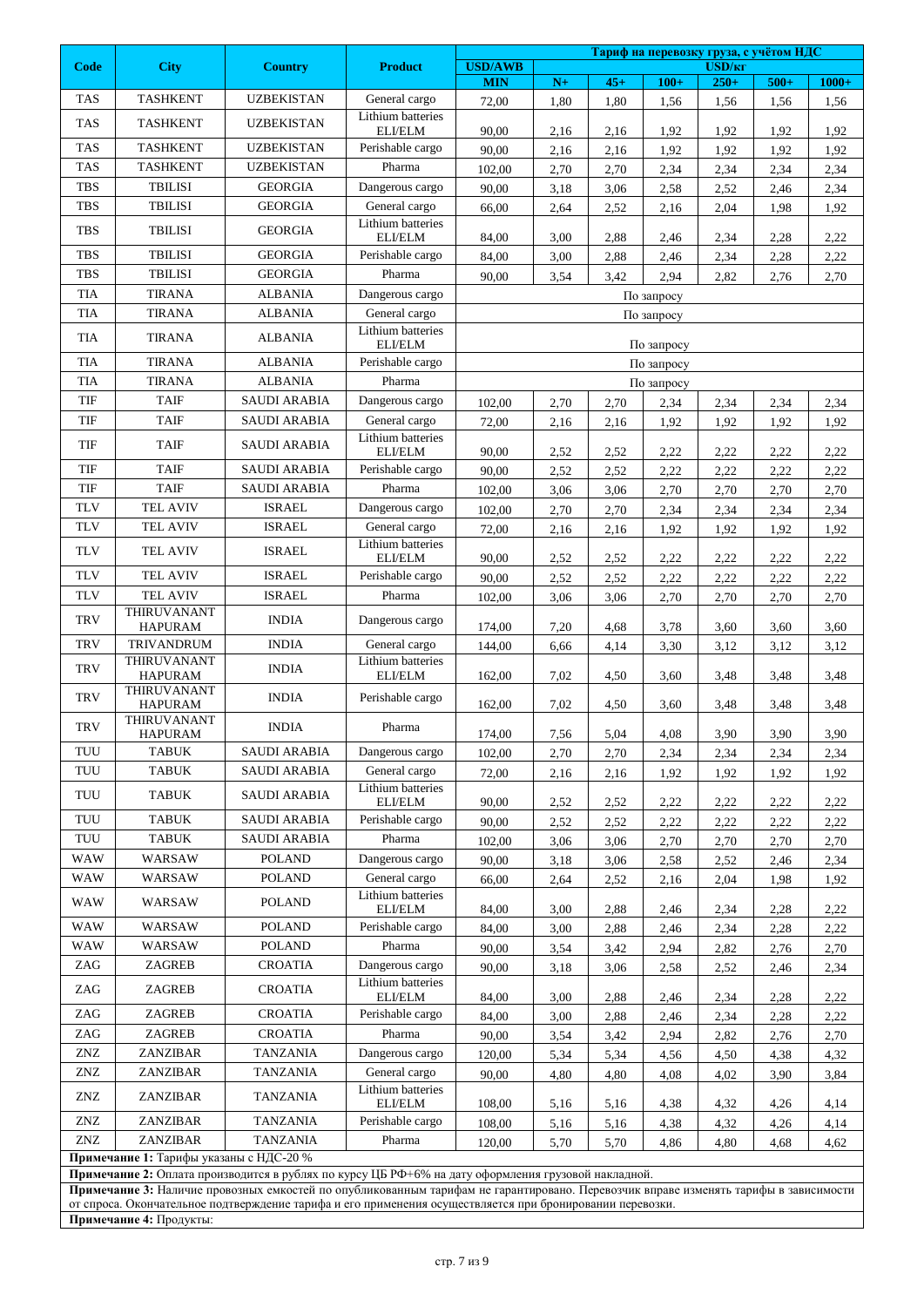|                                   |      |                |         | Чариф на перевозку груза, с учётом НДС |  |  |         |         |        |          |  |
|-----------------------------------|------|----------------|---------|----------------------------------------|--|--|---------|---------|--------|----------|--|
| $\text{Code}$                     | City | <b>Country</b> | Product | <b>USD/AWB</b>                         |  |  |         |         |        |          |  |
|                                   |      |                |         | MIN                                    |  |  | $100 +$ | $250 +$ | $500+$ | $1000 +$ |  |
| General cargo - генеральные грузы |      |                |         |                                        |  |  |         |         |        |          |  |

Dangerous cargo - опасные грузы (только сухой лёд – не более 2,5 кг на 1 грузовое место и не более 180 кг на рейс) ELI/ELM – отдельный продукт Perishable cargo - скоропортящиеся грузы

Pharma – фармацевтика

Lithium batteries ELI/ELM - применяется для литиевых батареек: UN3481 SECTION II 966/967 PI (ELI); UN3091 SECTION II 969/970 PI (ELM)

## **1.2. Сборы:**

| <b>Наименование</b>                                                                                                     | Единица<br>измерения              | Сумма сбора<br>$(H \text{I} C - 20\%)$ | Примечание                                                                                                                                                                                                                                                                                                                                                                                           |
|-------------------------------------------------------------------------------------------------------------------------|-----------------------------------|----------------------------------------|------------------------------------------------------------------------------------------------------------------------------------------------------------------------------------------------------------------------------------------------------------------------------------------------------------------------------------------------------------------------------------------------------|
| Сбор<br>передачу<br>за<br>электронных<br>данных (CGC)                                                                   | USD/накладная                     | 6,00                                   | Оплата производится в рублях по курсу ЦБ<br>РФ+6% на дату оформления грузовой<br>накладной.                                                                                                                                                                                                                                                                                                          |
| Сервисное обслуживание                                                                                                  | $p\gamma\delta$ ./ $\kappa\Gamma$ | 6,10                                   | Сбор рассчитывается исходя из оплачиваемого<br>веса. Сбор является невозвращаемым.                                                                                                                                                                                                                                                                                                                   |
| Сбор<br>передачу<br>за<br>электронных<br>данных (CGA)                                                                   | USD/накладная                     | 12,00                                  | Оплата производится в рублях по курсу ЦБ<br>$P\Phi + 6\%$ на<br>дату оформления грузовой<br>накладной.                                                                                                                                                                                                                                                                                               |
| Сбор<br>изменение<br>$\mathbf{B}$<br>за<br>данных<br>авианакладной после отправления<br>груза до его забора получателем | $USD/Ha$ кладная                  | 120,00                                 | Оплата производится в рублях по курсу ЦБ<br>РФ+6% на<br>дату оформления грузовой<br>накладной. Данный сбор взимается также при<br>отсутствии в авианакладной обязательной<br>информации, либо в случае<br>внесения в<br>информации<br>"ot<br>авианакладные<br>руки",<br>препятствующих выдаче груза получателю<br>(применимо для выдаче грузов получателю в<br>отдельных странах либо направлениях). |

### **1.3. Правила и условия применения:**

1.3.1. Указанный тариф действителен до особых указаний и приведен только для нормального габаритного груза. Окончательное подтверждение тарифа и его применения осуществляется при бронировании перевозки.

1.3.2. При перевозке легковесного (объемный вес больше фактического) груза, объем которого превышает 0,006 куб.м. на 1 кг брутто, плата взимается с объемного веса, который рассчитывается по формуле:

(длина (см) х ширина (см) х высота (см))/6000 куб.см./кг

1.3.3. Округление платного веса производится до целого килограмма в большую сторону.

1.3.4. Тарифы на все остальные специальные грузы, в том числе AVI, VAL, HUM предоставляются по запросу.

1.3.5. Ограничение по весу и габаритам (самолёты Boeing 737-800, 737-800NG)

- вес одного места – не более 100 кг (за исключением HUM);

- высота одного места не более 85 см;

- ширина одного места не более 120 см.

1.3.6. Хранение груза общего назначения; специального груза: EAT, PER, PEF, PEP, PES, PEM, HUM, AOG, NWP, DIM, DIP, FIL, PEA, DGR - опасный груз в освобождённых количествах, 1.4S, 2.1, 2.2, 2.3, 4.1, 4.2, 4.3, 5.1, 5.2, 6.1, 6.2, 8, 9 класс; специализированных грузовых отправлений – 5 (пять) суток, не считая даты поступления на склад входит в состав тарифа на услугу Складской обработки соответствующей категории груза. Хранение специального груза: DGR -7 класс, VAL, VUN – 1 (одни) сутки, не считая даты поступления на склад входит в состав тарифа на услугу Складской обработки соответствующей категории груза. Хранение груза свыше периода, включённого в тариф на услугу Складской обработки соответствующей категории груза, оплачивается в соответствии с действующим Прейскурантом на услуги ООО «Внуково-Карго». Представленные в рамках настоящего пункта условия по хранению действуют до 31.12.2022 года включительно.